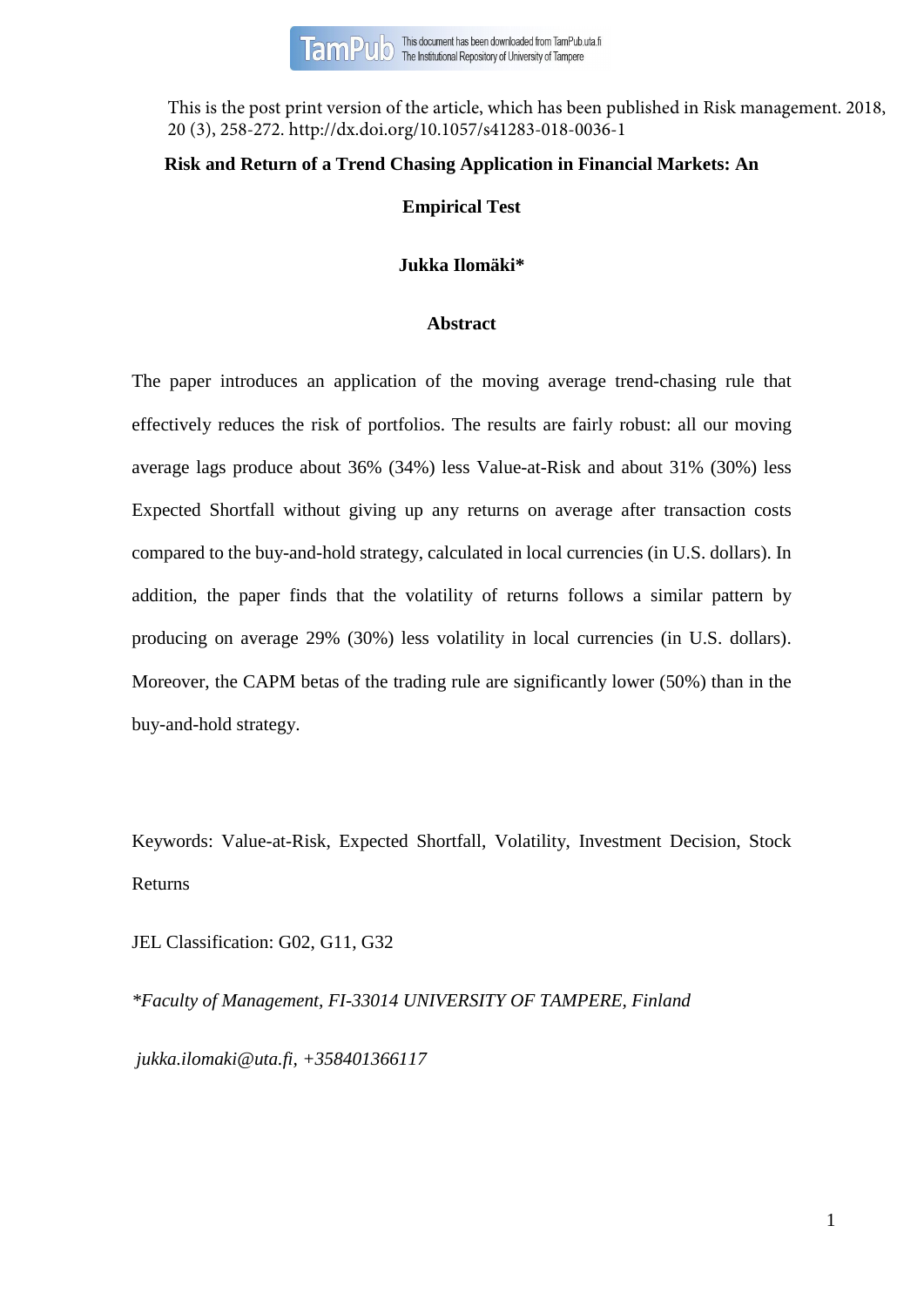## **Introduction**

Can we reduce the risk of portfolios without giving up returns by utilizing a simple moving average trading rule in the global financial market? The paper provides a positive answer to this critical question. Risk professionals utilize mainly two measures to evaluate the risk of financial portfolios, namely the Value-at-Risk (VaR), and the Expected Shortfall (ES) (see, for example Diaz *et al.,* 2017).

Yamai and Yoshiba (2005) note that, while VaR is in standard use among professionals, it has a couple of shortcomings. First, it ignores any losses beyond the VaR level. ES measures also this so-called tail risk (Artzner *et al.,* 1999), which is essential in stock markets, where returns are not necessarily normally distributed. Starting from Nelson (1991), the consent has been that stock market return distributions are asymmetric with high kurtosis and a fat negative tail. However, even ES may err in measuring the tail risk when high (low) market turbulence is followed by low (high) turbulence (Yamai and Yoshiba). Another shortcoming of VaR is that it is not a coherent risk measure. Acerbi and Tasche (2002) prove that ES is a natural coherent alternative. Yamai and Yoshiba conclude that risk managers should utilize both VaR and ES to derive reliable risk measures.

In this paper, we follow Yamai and Yoshiba (2005) by reporting both VaR and ES measures from January 1, 1987 to April 30, 2016. We utilize the non-parametric historical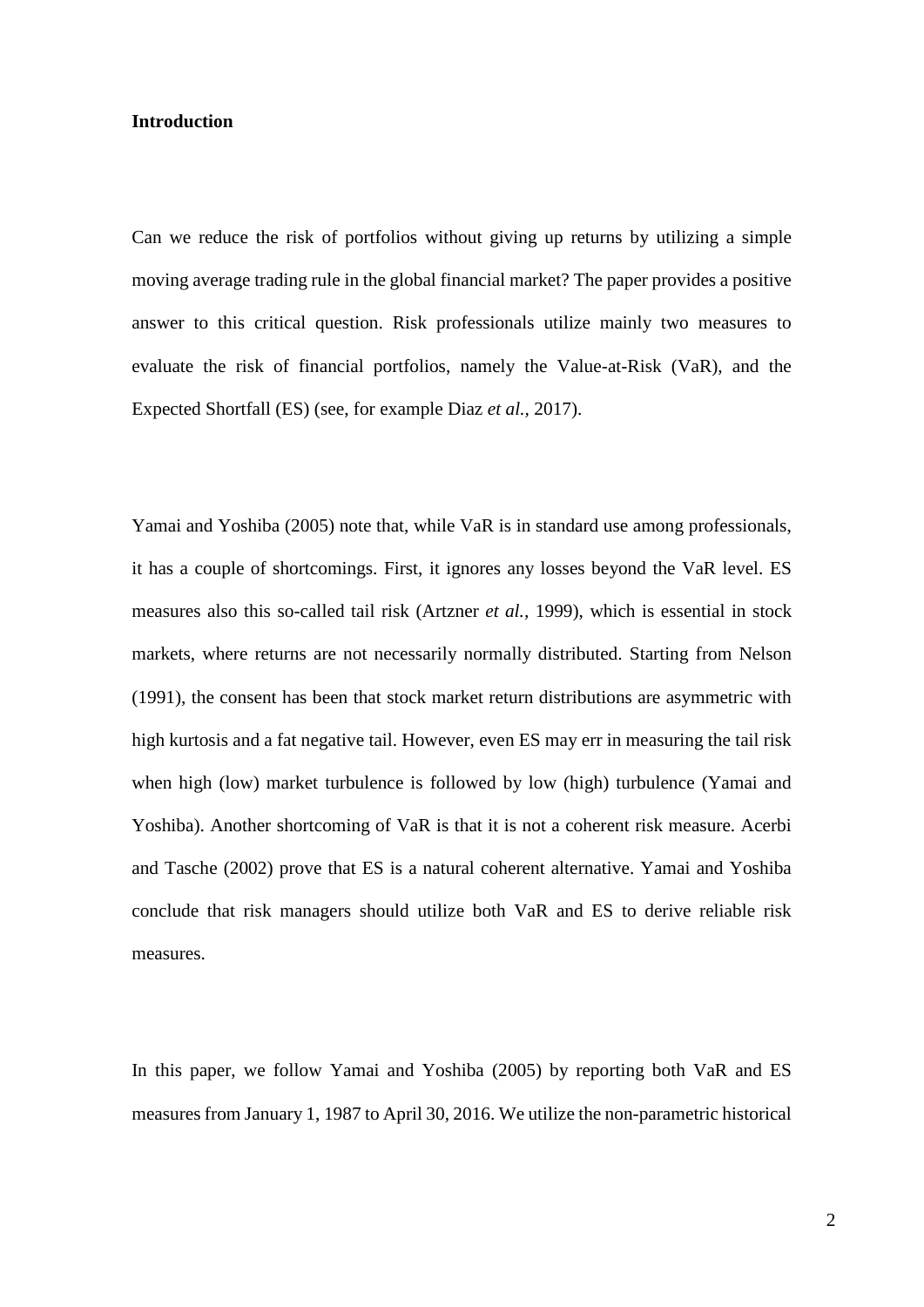simulation technique of Cabedo and Moya (2003), assuming that the extensive data set compensates asymmetric bull and bear market effects in return distributions.

We find that all our trading rules produces on average 36% (34%) less VaR at 95% confidence level without giving up any returns after transaction costs compared to the buy-and-hold strategy, calculated in local currencies (in U.S. dollars). In addition, we report similar results with the ES measures: all our moving average lags provide about 31% (30%) less expected negative returns beyond VaR levels at 95% confidence level. An interesting finding is that we get almost identical results in the reduction of volatility: all the trading rules produce about 29% (30%) less volatility compared to the buy-andhold strategy, calculated in local currencies (in U.S. dollars).

The paper introduces an application of Gartley's (1935) trend-chasing moving average rule, where monthly closing prices are used instead of daily observations. For example, assuming that a 10-month period is an approximation for 200 trading days, we construct a moving average with 10 observations. Consequently, we have moving average (MA) rules with 9, 8, 7, 6, 5, 4, 3, and 2 observations. The simple trading rule is the following: When the trend-chasing moving average turns higher (lower) than the current monthly closing price, we invest to the risk-free (risky) asset in the next trading day. Thus, the trading rule provides a market timing strategy.

The data covers nearly 30 years (from January 1, 1987 to April 30, 2016) resulting in 166446 observations of daily returns with dividends included. The data are from MSCIworld index, including 23 developed countries. We calculate the results both in local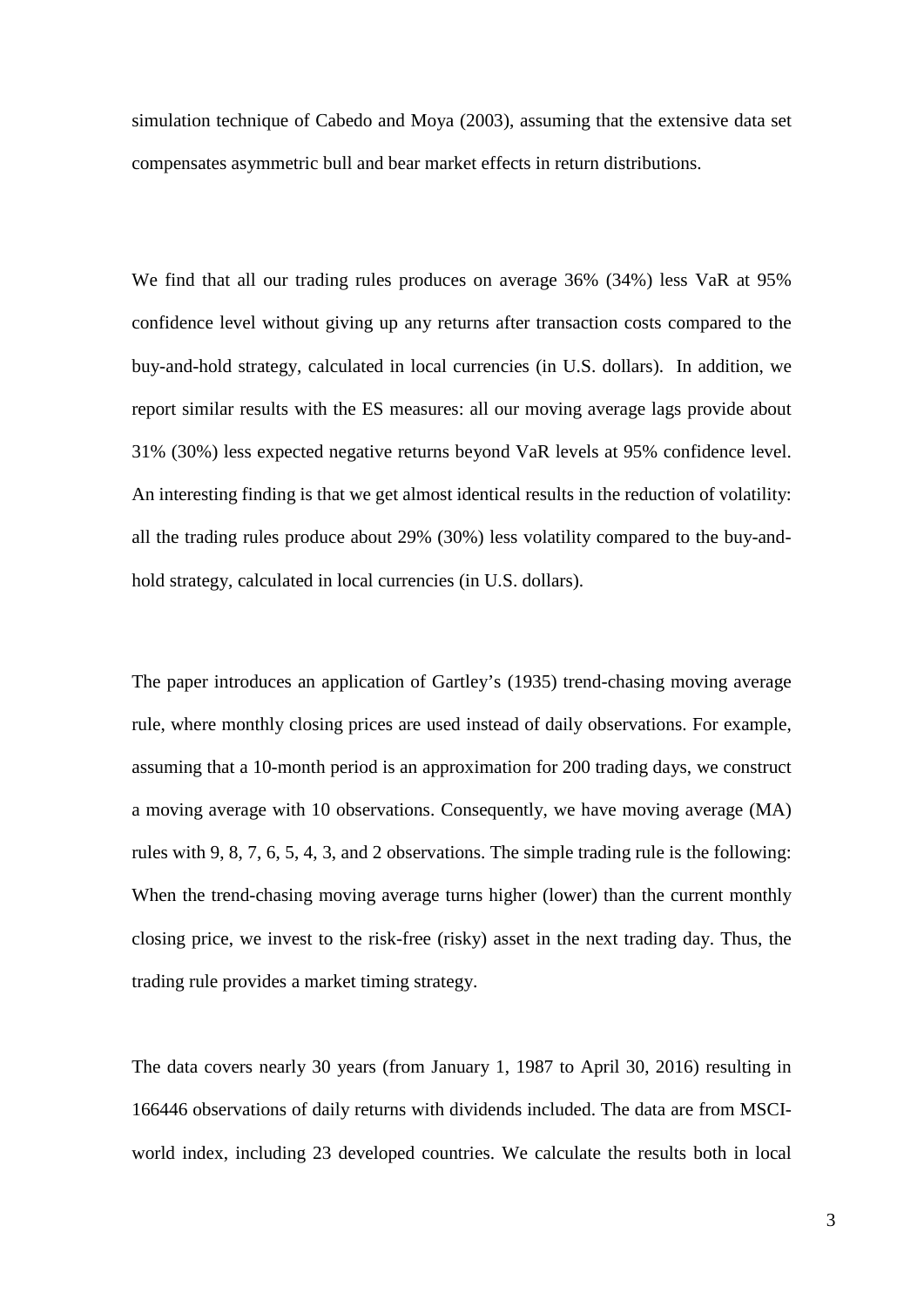currencies and in U.S. dollars. In local currencies, the annualized average return is about +8.8% *after* transaction costs, while the respective finding with the buy-and-hold strategy is +7.3%. In U.S. dollars, the moving average rule produces about +7.8% annualized average return after transaction costs, while the buy-and-hold strategy produces +7.5% returns.

The empirical literature on moving average trading rules is extensive. In their seminal paper, Brock *et al.* (1992) test different versions of moving average based trading rules in U.S. stock markets between January 1897 and December 1986. They conclude that all trading rules produce statistically significant profits against the benchmark (holding cash) before the trading rule costs. Sullivan *et al.* (1999) extend the time span to cover years 1987–1996 and allow for short selling. They find that, after trading costs, no moving average rule outperforms the market*.* Allen and Karjalainen (1999) use a genetic algorithm to develop the best ex-ante model, and use the S&P500 data between January 1926 and December 1995. They find some evidence of outperforming the buy-and-hold strategy. Lo et al. (2000) find that risk averse investors benefit from technical trading rules, mainly because they reduce volatility of the portfolio without giving up returns when compared to the buy-and-hold strategy.

<span id="page-3-2"></span><span id="page-3-1"></span><span id="page-3-0"></span>Estimated with CAPM, we find economically and statistically significant abnormal returns after transaction costs. The annualized average alpha is 0.033 (0.023) in local currencies (U.S. dollars) with the nine moving average rules. Furthermore, the average CAPM beta is 0.49 (0.51) in local currencies (U.S. dollars). The lower beta value comes from the fact that the trading strategy does not always expose investor to the stock market, but it advices the timing, which results in the positive average alpha. This suggests that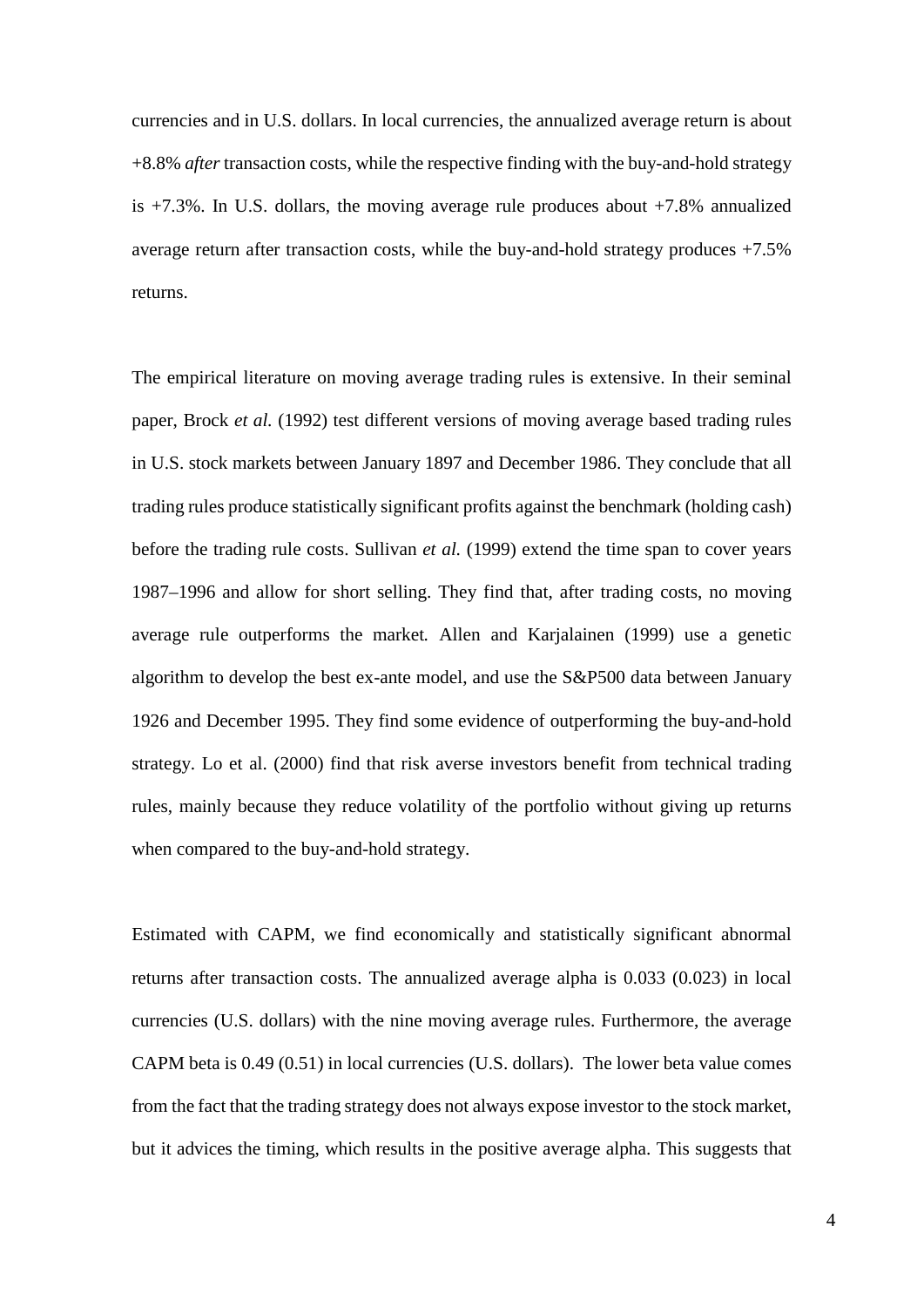the moving average rule, as a part of the asset allocation rule, reduces the beta exposures of investment compared to the buy-and-hold strategy without giving up returns on average.

Moreover, Han *et al.* (2013) report that moving average trading rule outperforms (after transaction costs), when the portfolio is sorted by recent volatility of returns. Their data contain U.S. stock markets from January 1973 to December 2008. They suggest that higher volatility produces higher abnormal returns thus yielding trend-chasing profits. Our result is consistent with the findings of Han *et al.* that higher volatility predicts higher trend chasing returns for the next period. This is to say that when stock market returns are volatile, some other signal can be false and then investors rely on technical analysis more when compared to the low volatile periods. In addition, Moskowitz *et al.* (2011) find positive autocorrelation in returns up to 12 months, which suggests that the time series momentum contributes to trend-chasing profits. We find that lagged excess market returns explain statistically significantly our moving average trend-chasing returns up to the fourth lag (with some variability). The predictive effect of market excess returns on our trend chasing rule can be explained by the time-varying risk premia (Cochrane 2008).

<span id="page-4-0"></span>In addition, for example, Campbell and Yogo (2006), Ang and Bekaert (2007), Campbell and Thompson (2008), Hjalmarsson (2010) and Maio (2014) report that stock markets returns are forecastable mainly by short-term interest rates over a short horizon. Our finding that the change in the local risk-free rate predicts the trend-chasing returns negatively for the next month is in line with their results.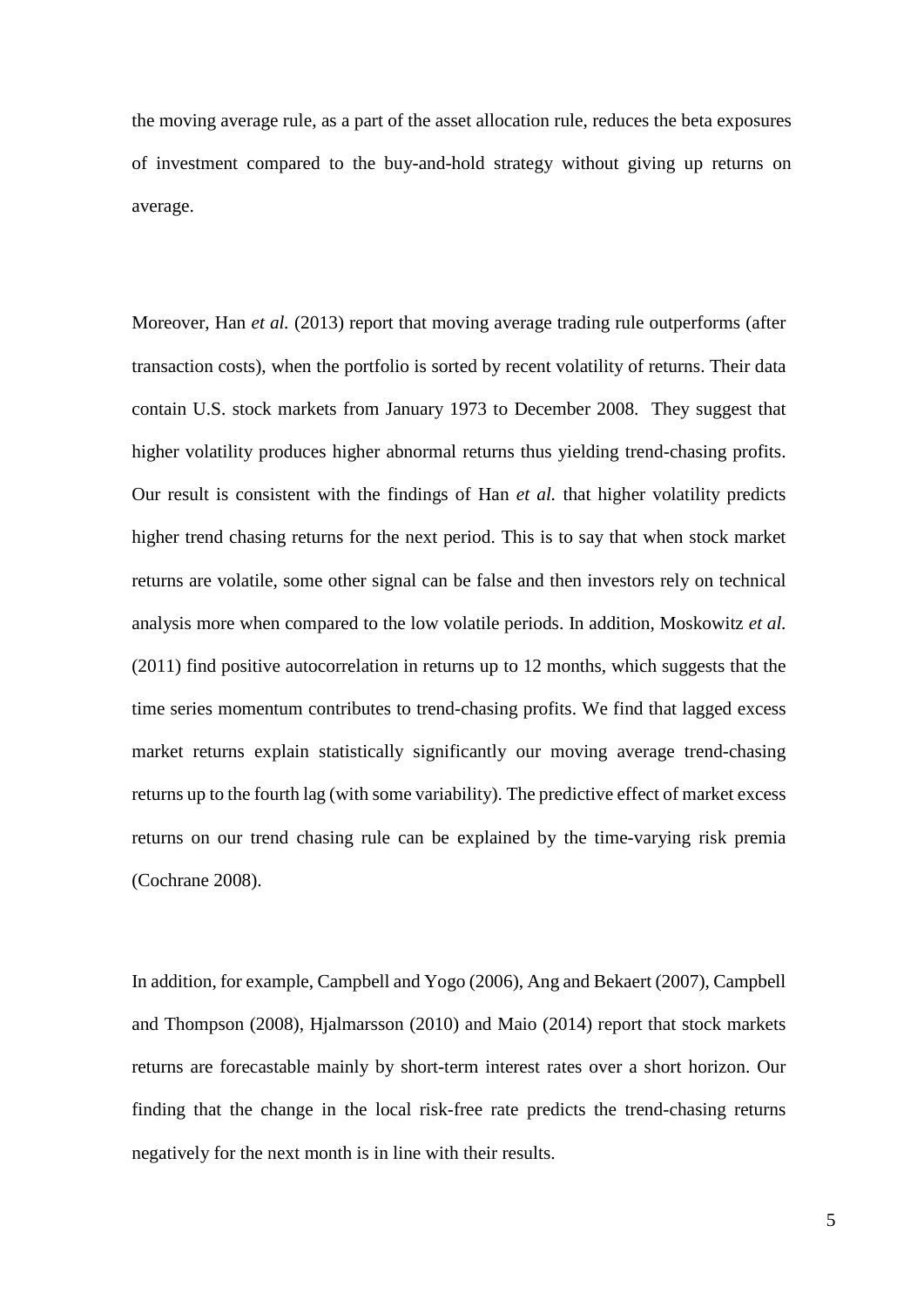Moreover, we find that the existing volatility of daily market returns has a statistically significant negative effect on the existing trend-chasing returns. The results are robust, because they occur with all lags, both in local currencies and in U.S. dollars. This deserves some discussion. Ang *et al.* (2006, 2009) report that low (high) volatility in market returns suggests high (low) market returns, which is an anomaly against the mean-variance paradigm. Baker *et al.* (2011) argue that this phenomenon is caused by investors' irrational preferences for high volatility. Our trend chasing rule advices to invest either in the stock market or in the risk-free rate. Hence, if the trend-chasing rule performs better than the buy-and-hold strategy, it would advise to be out of (in) the stock market, when there is a downward (upward) trend in the market. Then, the negative effect of the existing market volatility on trend chasing returns suggests that the rule observes a connection of high volatility and low market returns in the spirit of Ang *et al.* and Baker *et al.*

# **Empirical test**

In the empirical test, we use a simple application of the trend-chasing rule of Gartley (1935). Thus, our core trading rule is defined as follows:

Definition 1: We invest either all wealth to the stock market index or to the risk-free asset, whereas the moving average rule advices the timing.

Our benchmark is the buy-and-hold strategy, which is a standard benchmark in trading rule tests in the literature.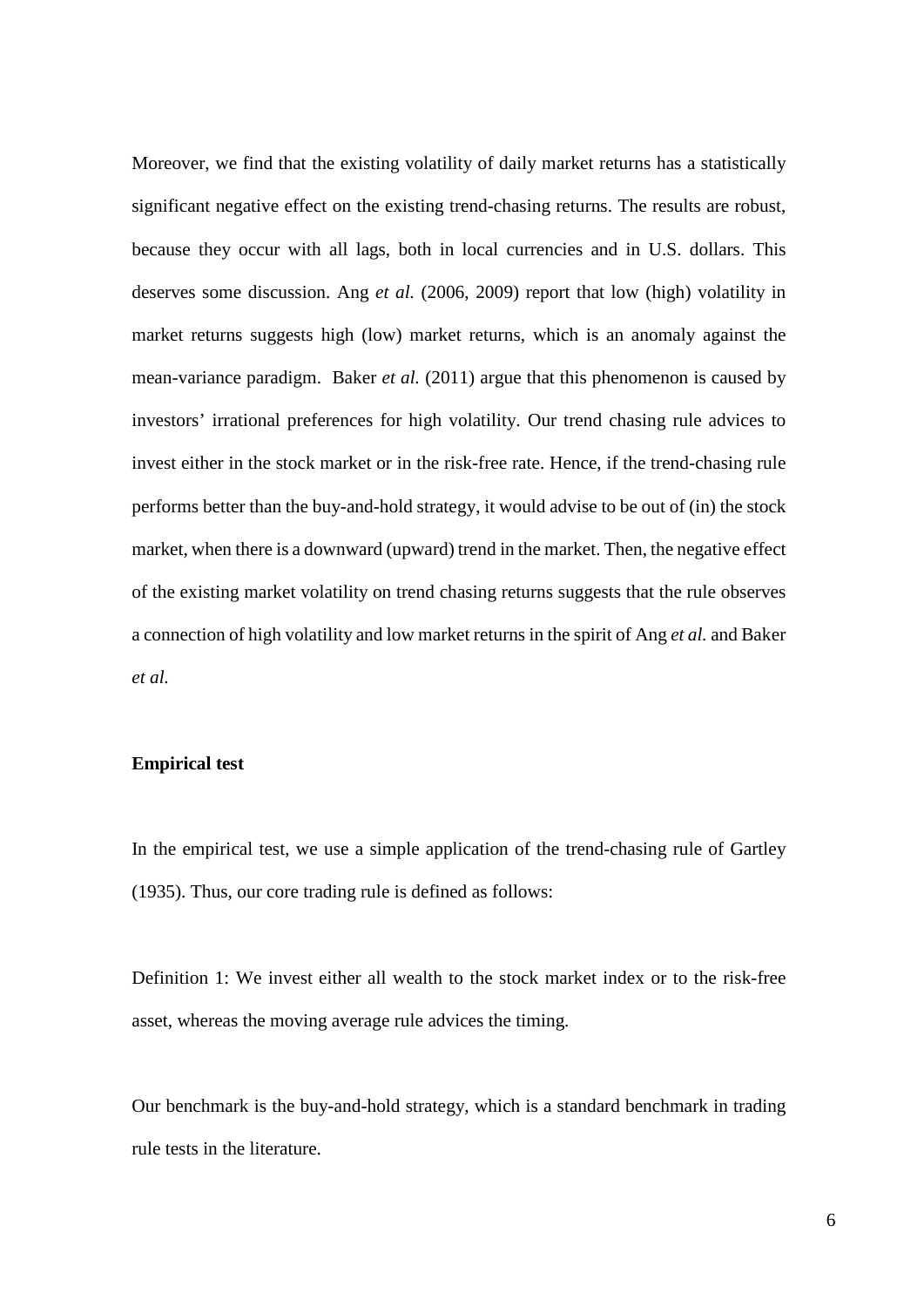Definition 2: Our benchmark is the buy-and-hold strategy.

The collection of the information of past prices is assumed costless and, following Allen and Karjalainen (1999) and Han *et al.* (2013), the transaction costs are fixed to 0.25% per transaction. In addition, we follow the literature by ignoring personal taxes. The trend chasing trading rule to buy or sell in the first day of next month is

$$
P_{t-1} > \left[ \frac{P_{t-1} + P_{t-2} + \dots + P_{t-\tau}}{\tau} \right] \to buy
$$
  
\nand  
\n
$$
P_{t-1} < \left[ \frac{P_{t-1} + P_{t-2} + \dots + P_{t-\tau}}{\tau} \right] \to sell
$$
\n(1)

where  $\tau$  is the size of the fixed window (in monthly observations). In the test, we use nine values for  $\tau$ . This is based on the following construction: We presume that using monthly data instead of daily data reduces the effect of false signals due to the volatility of daily prices, assuming that a 10-month period is an approximation for 200 trading days. Hence, we construct a moving average (MA) with 10 observations. In addition, we have a 9-month window for 180 days, an 8-month window for 160 days, a 7-month window for 140 days, a 6-month window for 120 days, a 5-month window for 100 days, a 4-month window for 80 days, a 3-month window for 60 days, and a 2-month window for 40 trading days.

We use a simple crossover rule. For example, when the actual closing price has been higher (lower) than the moving average price and it turns lower (higher) than the moving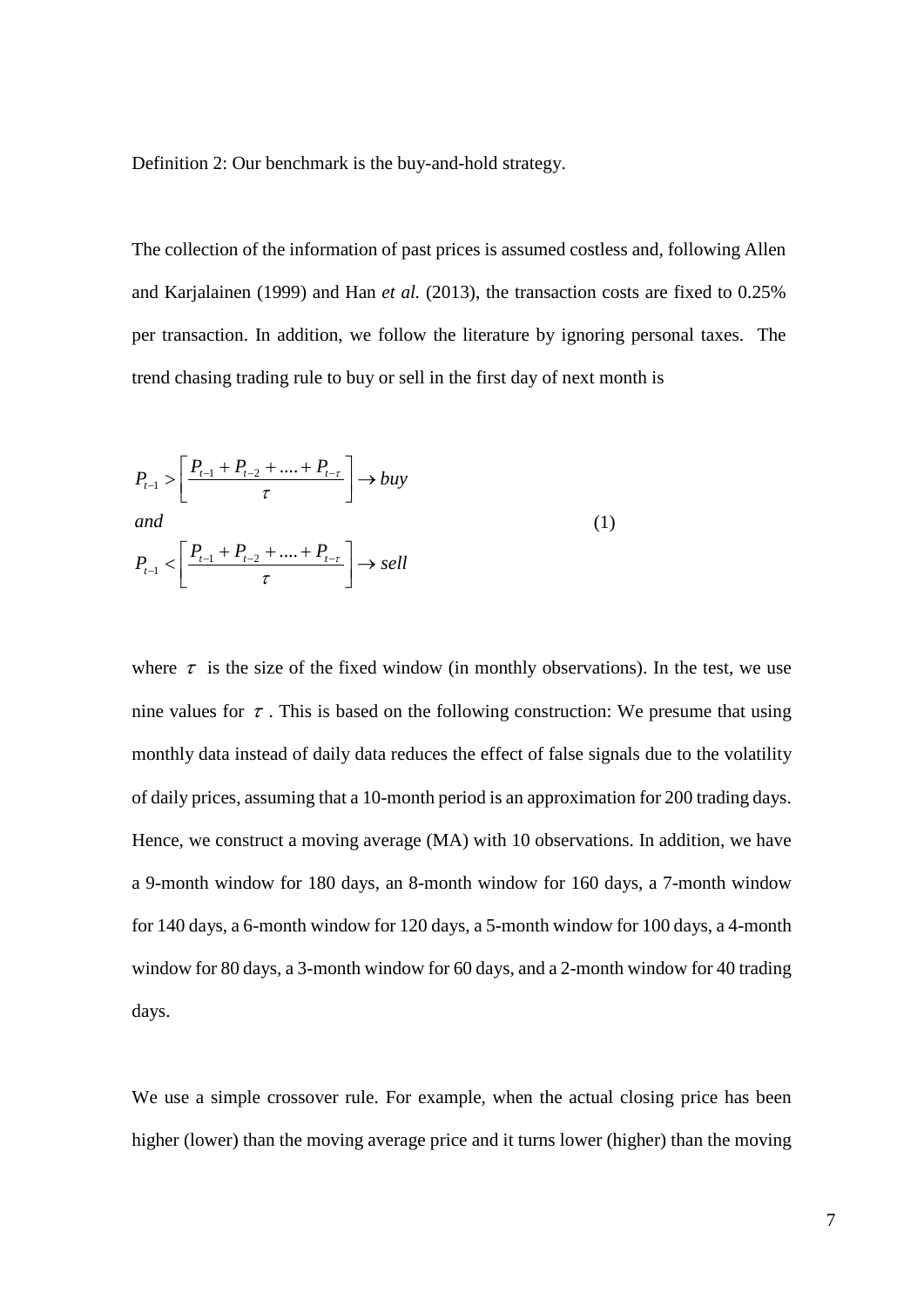average price, it is a signal to close the current position in the first day of the next month, and to invest to the one-month risk-free rate (stock markets).

Thus, during the testing period, (from January 1, 1987 to April 30, 2016) we have either a long position for the MSCI indices, or we put the assets into the one-month ECU deposit rate (from January 1987 to December 1998, source: ec.europe.eu/eurostat), and onemonth euribor rate (from January 1999 to April 2016, source: ec.europe.eu/eurostat). We use one-month Euribor rate in this study, because we target at European investors. Note that the results are similar when the one-month U.S. treasury bill is taken as the risk-free rate. $1$ 

## **The Data**

We use global daily data from January 1, 1987 to April 30, 2016, Then, for example, observations from March 1986 to December 1986 are the first 10 ones that determine the trading rule position. The convenient source for such market data is the MSCI World Index (source: www.msci.com). The MSCI indices are free float-adjusted market capitalization weighted indices. At the present time, the MSCI World contains stock market series from 23 developed countries: Australia, Austria, Belgium, Canada, Finland, France, Denmark, Germany, Holland, Hong Kong, Ireland, Israel, Italy, Japan, New Zealand, Norway, Portugal, Singapore, Spain, Sweden, Switzerland, the UK, and the USA. We include all the above countries' indices in the calculations using total return indices where dividends are included. That is, we have a comprehensive sample over nearly 30 years from the global developed stock markets.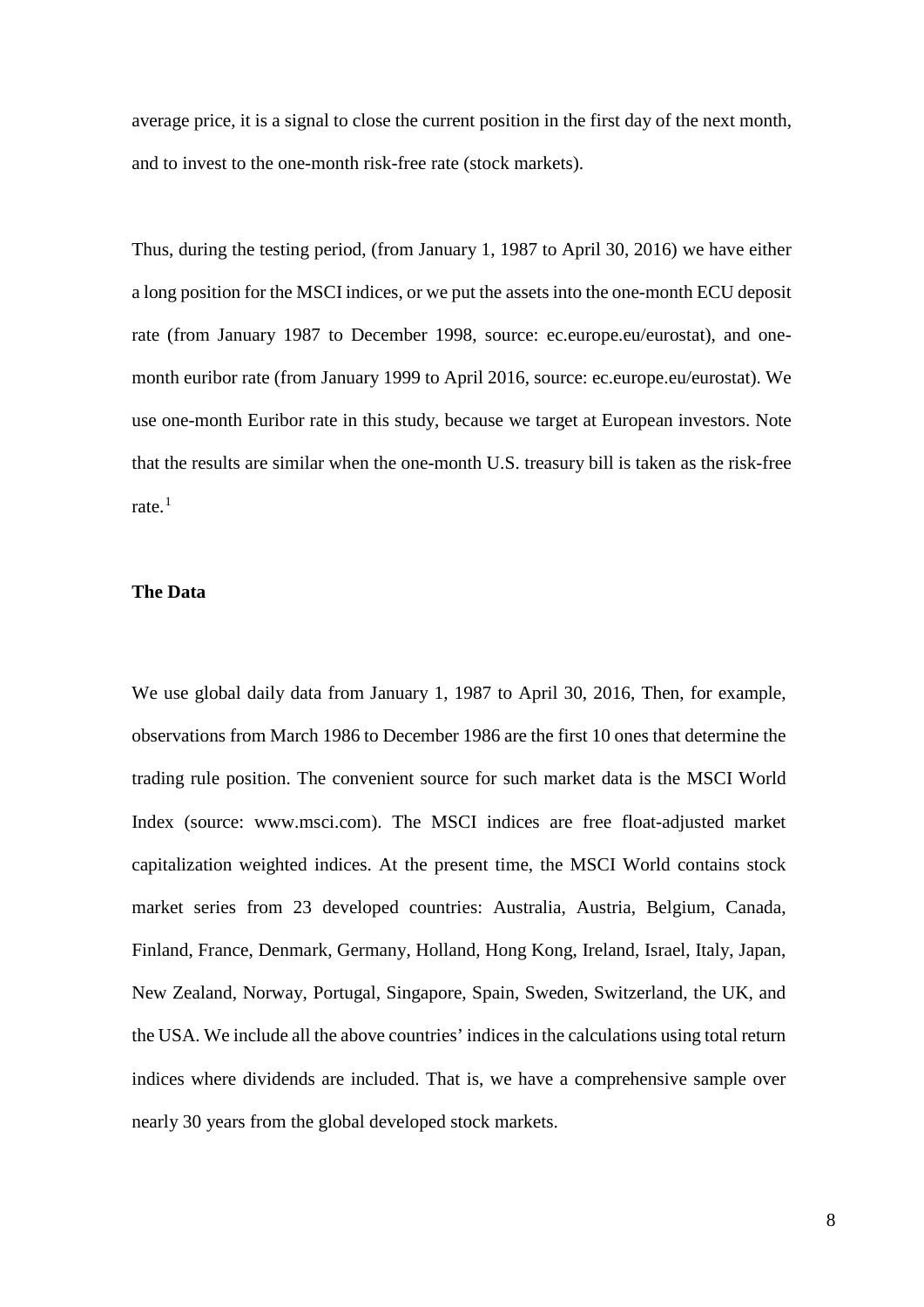We utilize data both in local currencies and in U.S. dollars. Unfortunately, the MSCI-Israel data are not available for the period from January 1, 1987 to December 31, 1992. For the similar reason, the test samples of MSCI-Finland, MSCI-Ireland, MSCI-New Zealand and MSCI-Portugal start from November 1, 1988. Table (1) shows the descriptive statistics for the returns of these 23 indices as a summary of the buy-and-hold strategy statistics calculated in annualized monthly log returns with dividends included.

## Table (1) about here.

Table (1) shows that the annualized average MSCI-country returns vary from +0.007 to +0.123 with the average +0.073 in local currencies. The annualized monthly standard deviations range from 0.153 to 0.303 with the average 0.207. In addition, skewness (kurtosis) ranges from -3.794 to -0.013 (3.473 to 41.395) with the average -0.950 (7.984). According to the Jarque-Bera tests, none of the returns are normally distributed. We utilize historical simulation (Cabedo and Moya, 2003) when calculating VaR and ES. We define VaR as possible maximum loss over next month within 95% confidence level, and ES as the average loss when the loss exceeds the VaR level. Table (1) shows that VaR ranges from -5.9% to -11.4% with the average -8.7% in the current wealth level, and ES ranges from -10.1% to -18.5% with the average -13.6% in the current wealth level. Note that VaR and ES are transformed from the log returns to the simple returns.

Table (2) about here.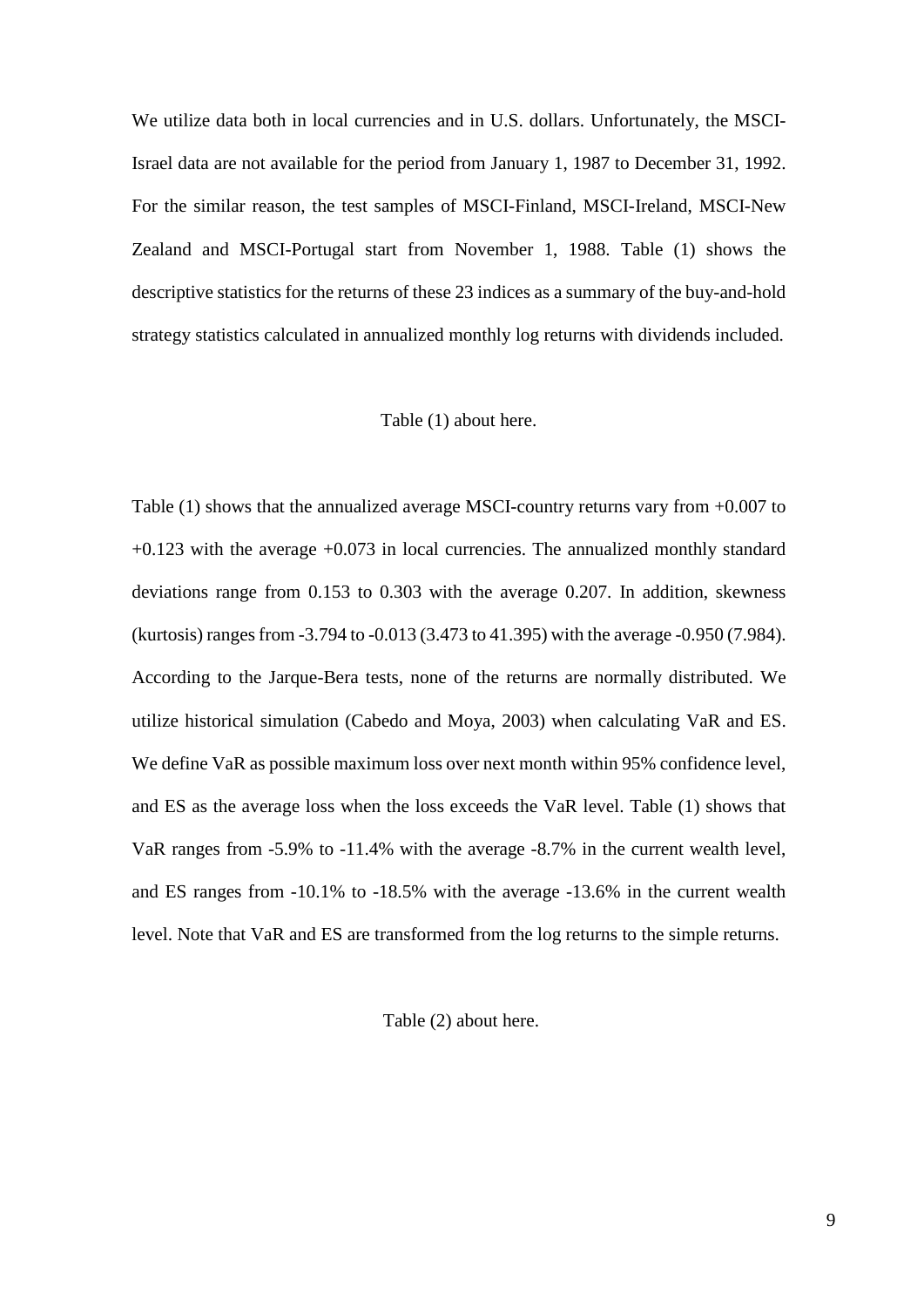Table (2) shows that the annualized average MSCI-country returns vary from +0.021 to  $+0.128$  with the average  $+0.075$  in U.S. dollars. The annualized monthly standard deviations range from 0.173 to 0.312 with the average 0.228. In addition, skewness (kurtosis) ranges from -2.257 to 0.026 (3.486 to 19.179) with the average -0.845 (6.777). According to the Jarque-Bera tests, none of the returns are normally distributed. Moreover, VaR ranges from -6.9% to -13.5% with the average -9.6% in the current wealth level, and ES ranges from -10.2% to -18.9% with the average -14.8% in the current wealth level.

Table (3) shows the performance of the buy-and-hold strategy and our trend-chasing rule with nine different lags in local currencies.<sup>[2](#page-3-1)</sup>

### Table (3) about here.

Table (3) reports that the average annualized monthly returns (7926 monthly observations) for the trend-chasing rule after transaction costs is +0.088 in local currencies and +0.073 for the buy-and-hold strategy. The annualized volatility of monthly returns is much lower for the MA rule than for the buy-and-hold strategy, namely 0.148 compared to 0.207 in local currencies. VaR is reduced by 35.7% on average in current wealth, and ES is reduced 30.5% on average compared to the buyand-hold strategy measures. This suggests that the market timing produced by the MA rule for asset allocation has reduced the risk of investment in global stock markets during the last 30 years. The results are robust, because all moving average lags produce consistent results. For the market specific results, Figure (1) shows the performance of the trading rules in all versions (MA 10 – MA 2) in German stock markets from January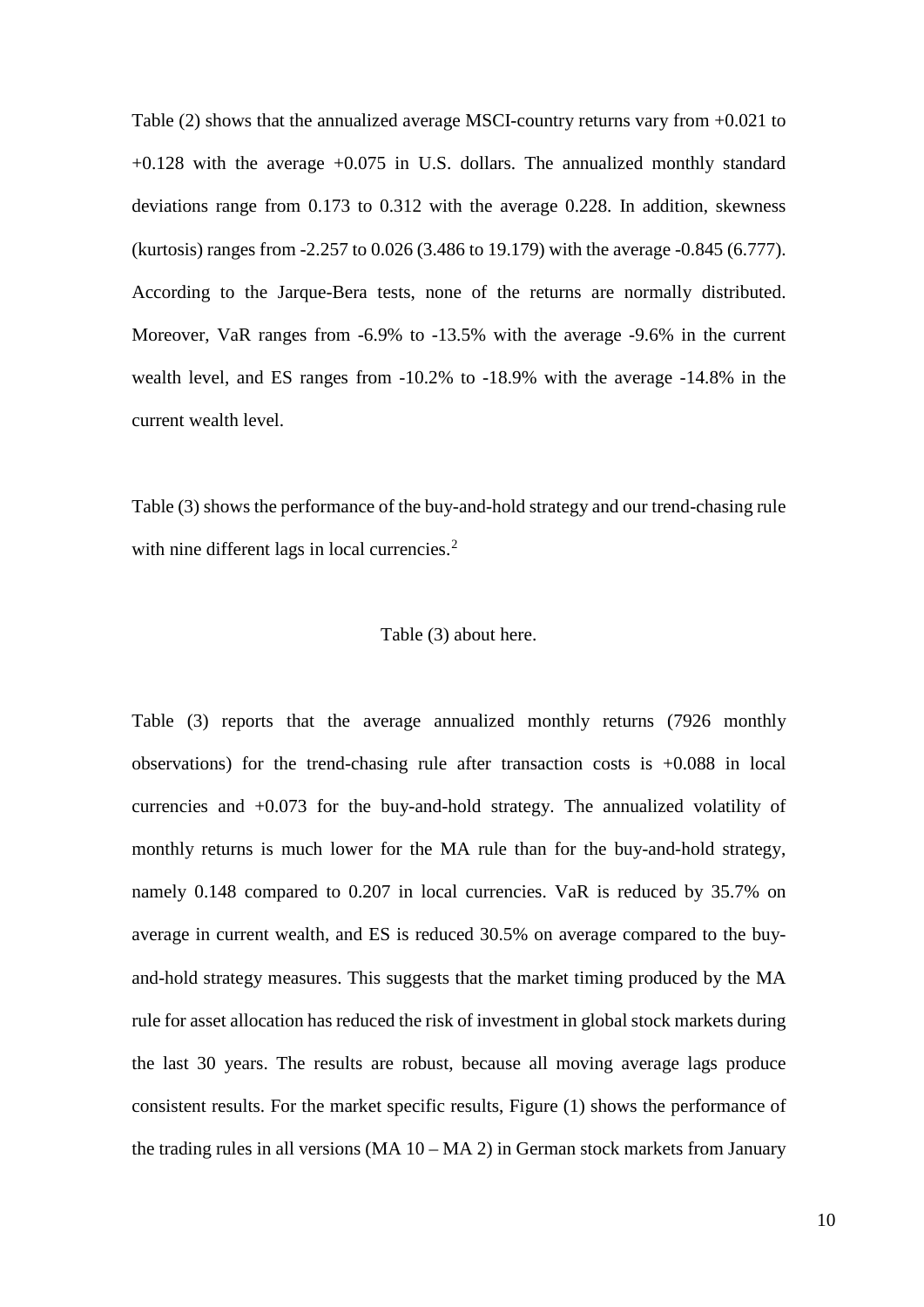1987 to December 1998 in Deutsche Mark, and in Euro currency from the beginning of 1999.

# Figure (1) about here.

Figure (1) illustrates that the MA lags (except MA2, MA3 and MA4) beat the buy-andhold cumulative returns in the sample. There seems to be sluggish stochastic trends in price series after year 2000, since the MA10, MA9, MA8, MA7, MA6 and MA5 lags outperform the buy-and-hold cumulative returns. Thus, it seems that MA10-MA5 lags capture the temporary negative trends, that last long enough to be worth to stay out of the stock markets from the year 2000.

Table (4) reveals that the German stock market positions according to the trading rules range from 59% (MA2) to 68% (MA7), where the reduction of risk is fairly stable in all MA lags.

### Table (4) about here.

Table (5) shows the performance of our trend-chasing rule with nine different lags in U.S. dollars.[3](#page-3-2)

## Table (5) about here.

Table (5) reports that the average annualized monthly return (7926 monthly observations) for the trend-chasing rule after transaction costs is +0.078 in U.S. dollars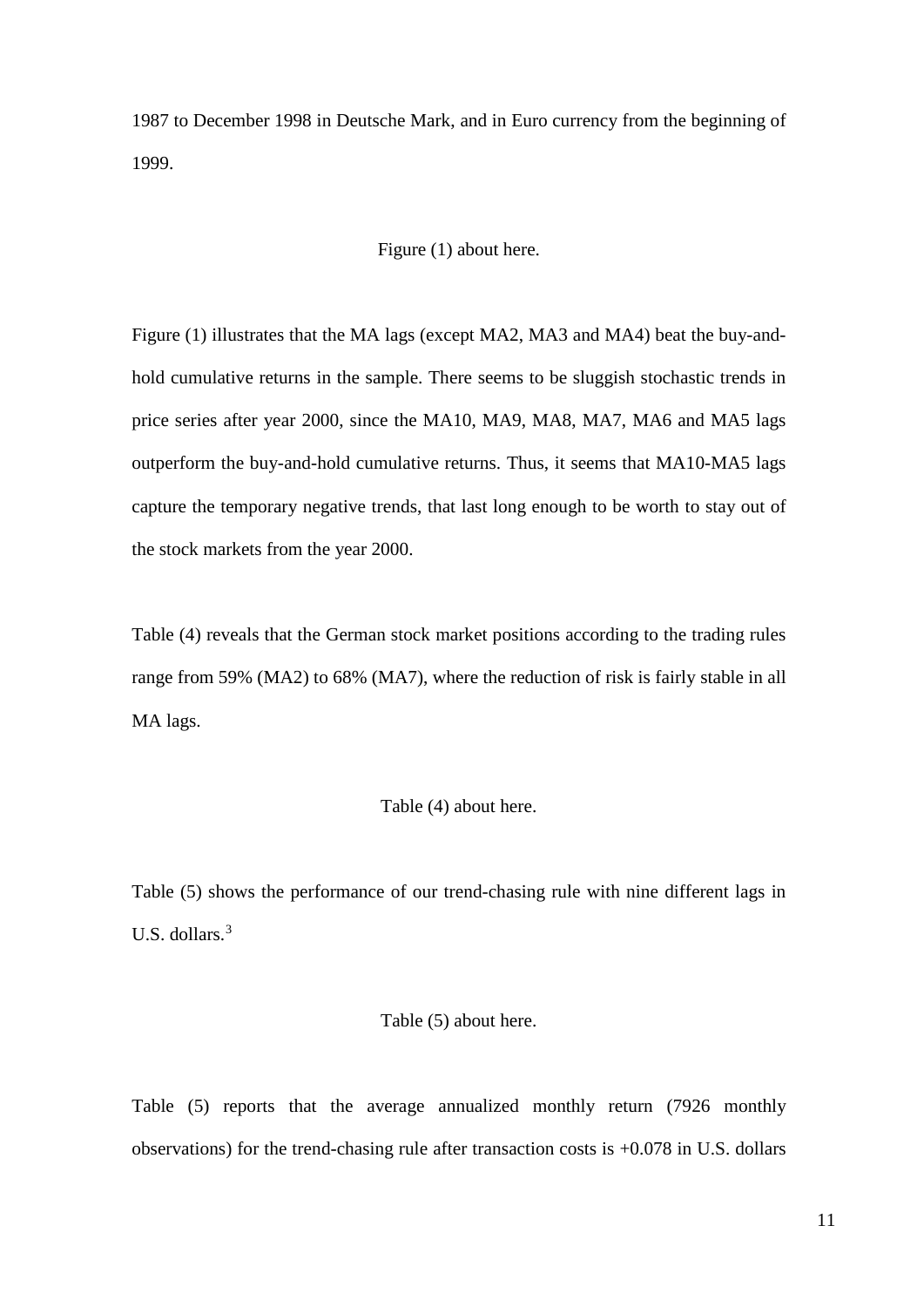and +0.075 for the buy-and-hold strategy. The annualized volatility of monthly returns is much lower for the trend-chasing rule than for the buy-and-hold strategy, namely 0.160 compared to 0.228 in local currencies. The trading rule reduces VaR by 33.8% (in current wealth) on average and ES by 30.0% on average compared to the buy-and-hold strategy. This suggests that the market timing produced by the MA rule with asset allocation has reduced the risk of investment in global stock markets during the last 30 years. The results are robust, because all MA lags produce consistent results.

### **Empirical estimations**

## *CAPM estimations*

We apply the capital asset pricing model by Sharpe (1964) with constant *α* (Jensen, 1967) and conduct pooled panel data (times series and cross-sectional dimensions) OLS regressions where the excess returns of the trend chasing moving average rule is explained by MSCI-world excess returns. The equation reads

$$
R_{it} - r_{ft} = \alpha + \beta (r \; world_t - r_{ft}) + e_{it} \tag{2}
$$

where parameter  $\alpha$  presents abnormal returns over the market return (if it is positive and statistically significant) and the risk parameter *β* describes zero cost portfolio returns on the market factor (MSCI-world). Moreover,  $R_{it}$  is the moving average trend chasing return,  $r_f$  is one-month euribor, and *r world<sub>t</sub>* is the MSCI-world return. We estimate Equation (2) in local currencies and in U.S. dollars in nine moving average lags (10, 9, 8, 7, 6, 5, 4, 3 and 2) with 7926 monthly observations in all estimations. Table (6) reports the results with robust standard errors.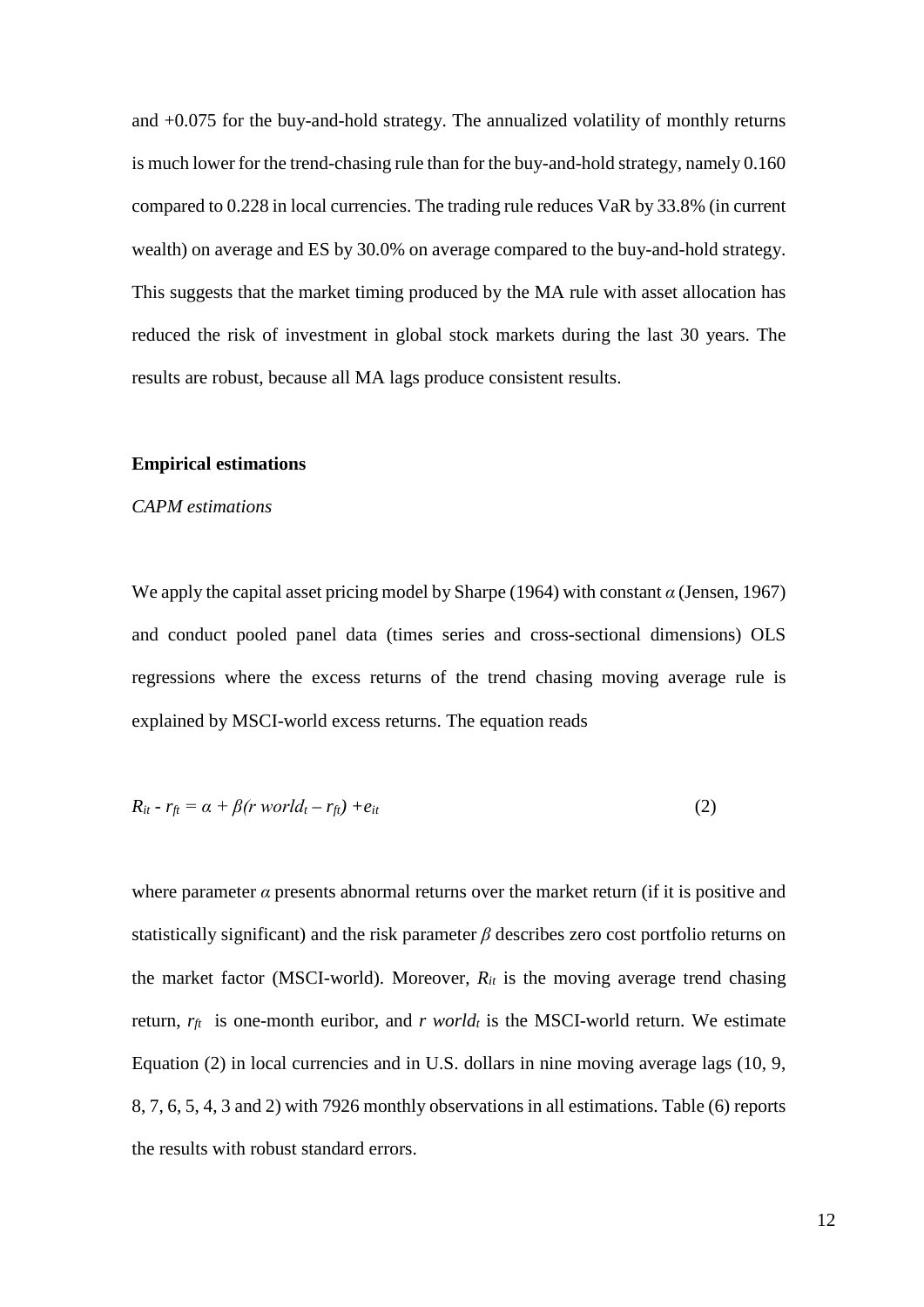#### Table (6) about here.

From Table (6) we observe that the average  $\beta$  becomes +0.49 (+0.51) in local currencies (in U.S. dollars) suggesting that the trend-chasing moving average rule reduces the beta exposures of investment, because the  $\beta$  of the buy-and-hold strategy is approximately one. In addition, the average annualized  $\alpha$  becomes +0.033 (+0.023) in local currencies (in U.S. dollars) where all MSCI-country *α: s* is statistically significant.

## *Predictive explanatory estimations*

Next we conduct predictive fixed effect panel data regressions (FEPD), where the trendchasing moving average rule excess return  $R_{it} - r_{ft}$  is explained by the previous month's change in local three month interest rate  $\Delta r_{it-1}$ , the annualized previous month's *daily* volatility of market returns *vit-1* (to capture the predictive power of volatility by Han *et al.*, 2013), and the previous five month MSCI-country excess returns  $m_{t-1}$ ,  $m_{t-5}$  (to capture time series momentum effect, as suggested by Moskowitz et al.,  $2011)^4$  $2011)^4$ . Recall that our trend chasing strategy means investing either in the market index or in the riskfree rate. In addition, we include the annualized current month's daily volatility of market returns *vit* as an explanatory variable to capture the effect of existing volatility on the trend chasing excess returns. We use the changes in local risk-free rates as a predictive explanatory variable, assuming that the local three-month interest rate serves as a proxy for the local risk-free rate (source: [http://stats.oecd.org\)](http://stats.oecd.org/). We use changes, because riskfree rate levels have unit roots, but all change series are stationary according to the unit root tests. Thus, the FEPD estimation follows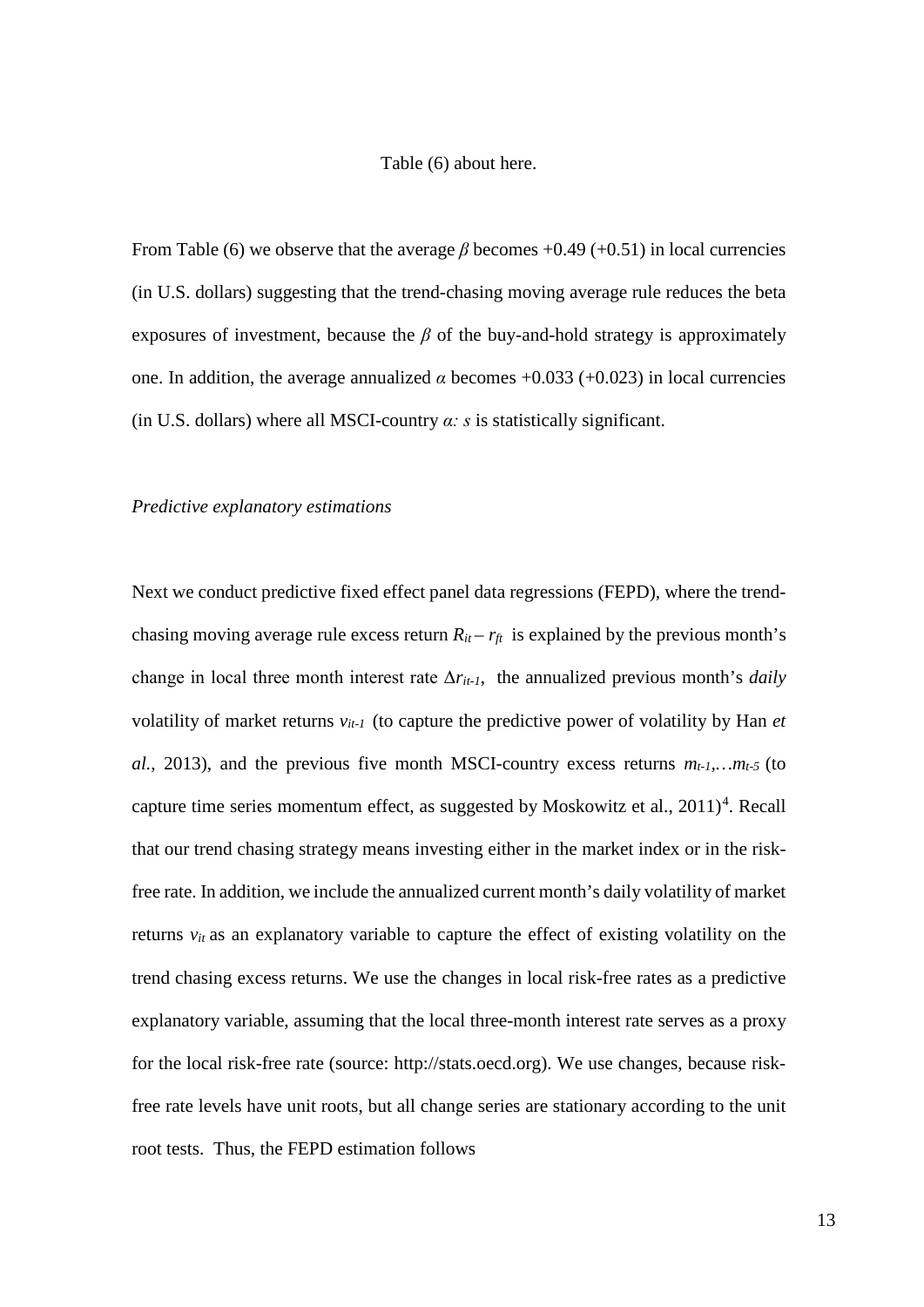$$
R_{it} - r_{ft} = \beta_{i1} + \beta_2 \Delta r_{it-1} + \beta_3 v_{it-1} + \beta_4 v_{it} + \beta_5 m_{it-1} + \dots + \beta_9 m_{it-5} + e_{it}
$$
(3)

We estimate Equation (3) with the moving average lags 10, 9, 8, 7, 6, 5, 4, 3 and 2 in local currencies and in U.S. dollars. The results from the FEPD regressions are in Table (7). We report the results for the variables only when they are statistically significant at 5% level (two-sided test) and we use robust standard errors in the estimations.

#### Table (7) about here.

Table (7) shows that the previous change of local risk-free rate forecasts statistically significantly the trend-chasing returns in local currencies, but not in U.S. dollars (except for the moving average lag 5). Positive changes make the trend-chasing returns fall in the next period. The previous month's volatility of daily market returns forecasts statistically significantly the trend-chasing returns so that when the volatility is rising, the trend chasing returns also rise in the next month. These results are robust in local currencies and in U.S. dollars and are consistent with the findings of Han *et al.* (2013). However, according to our results, the present volatility of daily market returns has negative effect on the present trend-chasing returns.

Recall that our long position is identical to market returns. Table (7) reports that the time series momentum on market excess returns has a statistically significant positive effect on the trend chasing excess returns, but only with the first, second and third lags in local currencies. In U.S. dollars, the first and third lags are positive, while the fourth turns negative in correlation.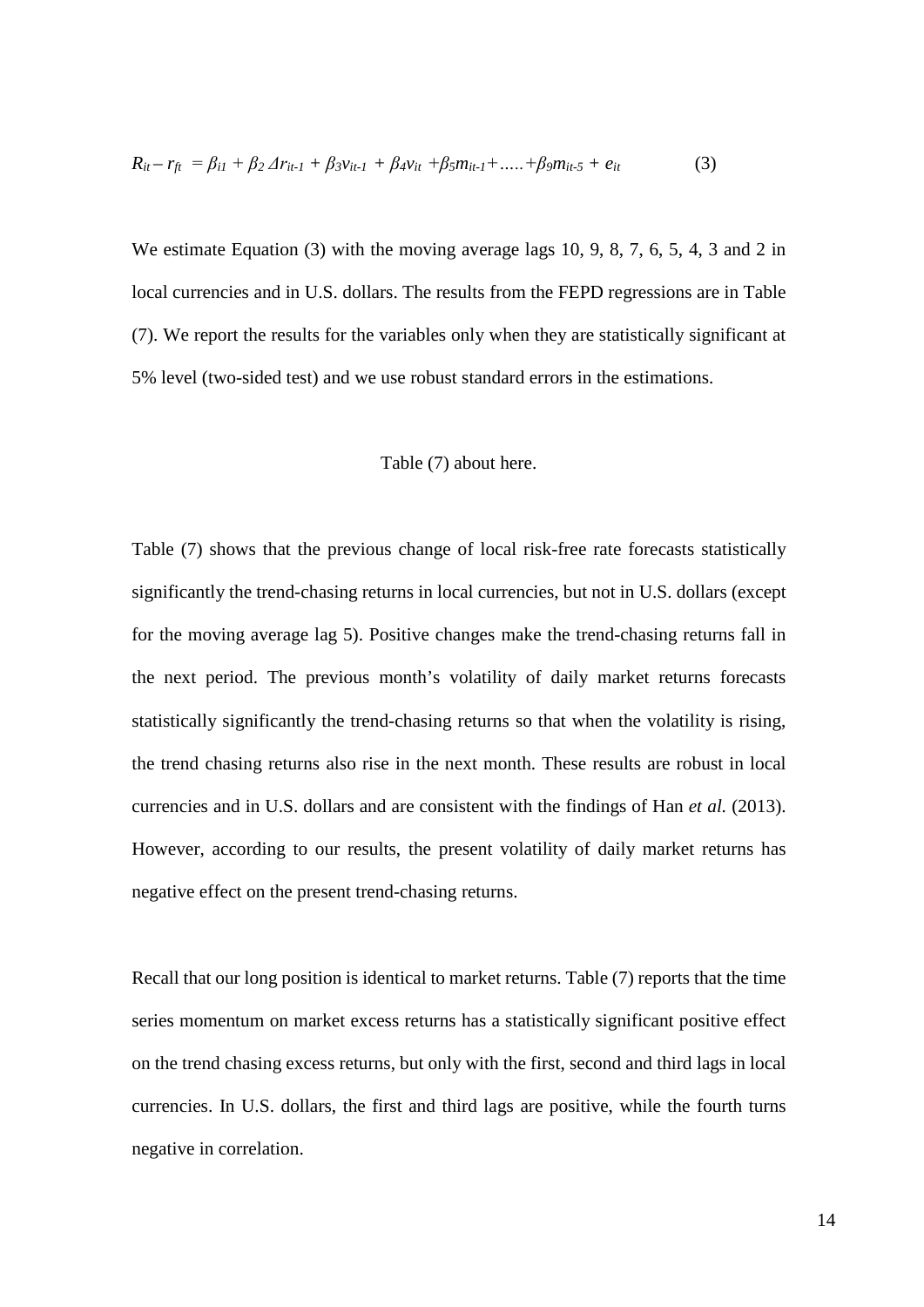# **Conclusions**

The paper introduces a simple application of the moving average market timing rule, where we invest either in the stock market index or in the risk-free rate. Our findings over the last 30 years in global developed stock markets are important to the risk management professionals, because the rule clearly reduces risk for an investor after transaction costs without giving up any returns on average. It reduces Value-at-Risk of the wealth level about 36% (34%) compared to the buy-and-hold strategy performance in local currencies (in U.S. dollars), where VaR is calculated in the standard 95% confidence level. Moreover, the trading rule decreases Expected Shortfall 31% (30%) on average in local currencies (in U.S. dollars) compared to the buy-and-hold performance.

In addition, even though the market timing returns are not normally distributed, the annualized volatility of the trading rule portfolio is about 29% less than the market in local currencies (30% in U.S. dollars). We can speculate that the slightly lower performance with lags from 4 to 2 is due to growing transaction costs since these rules advice more transactions compared to the lags 10 to 5. Note that the risk and return differences are marginal with lags from 10 to 5. The data includes all developed MSCIcountry indices (with dividends included) from January 1, 1987 to April 30 2016 resulting to 7926 monthly returns in total. Our idea is to avoid possible false signals on daily prices by utilizing monthly closing prices when calculating the moving averages.

The results support the theoretical results of Zhu and Zhou (2009), and the empirical results of Lo *et al*. (2000) that trend-chasing as a part of asset allocation adds value for a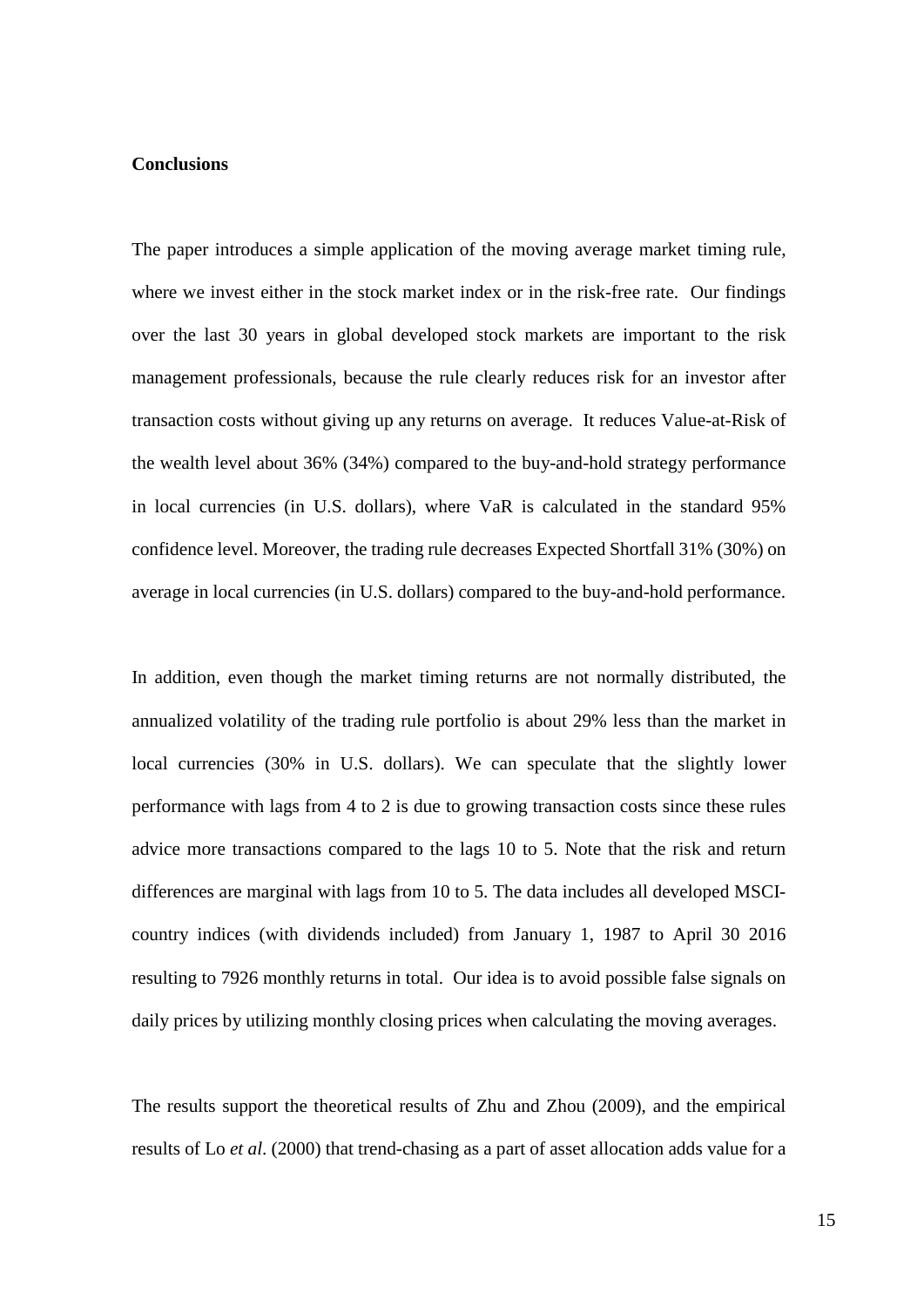risk averse investor. In addition, our results are consistent with the predictive power of volatility found by Han *et al.,* (2013), and the time series momentum effect found by Moskowitz *et al.* (2011). Moreover, our results support the findings of Maio (2014) and others as the change in the local risk-free rate predicts the trend-chasing returns negatively for the next month. Finally, our results are consistent with Ang *et al.* (2006, 2009) and Baker *et al*. (2011) as we find a connection between high volatility and low market returns.

**Acknowledgements:** I greatly acknowledge the helpful comments of Hannu Laurila, the editor and two anonymous referees.

**Conflict of Interest:** The author declares that he has no conflict of interest.

# **End Notes**

 $\overline{\phantom{a}}$ 

<sup>&</sup>lt;sup>1</sup> Calculations with the one-month U.S. treasury bill rate as the risk-free rate of return are available upon request.

<sup>2</sup> Market specific calculations are available upon request.

<sup>&</sup>lt;sup>3</sup> Market specific calculations are available upon request.

<sup>&</sup>lt;sup>4</sup> Note that the moving average technique uses prices, but there has to be returns in the regression analysis to restore stationarity. Thus, any straight comparisons between MA lags and return lags is useless.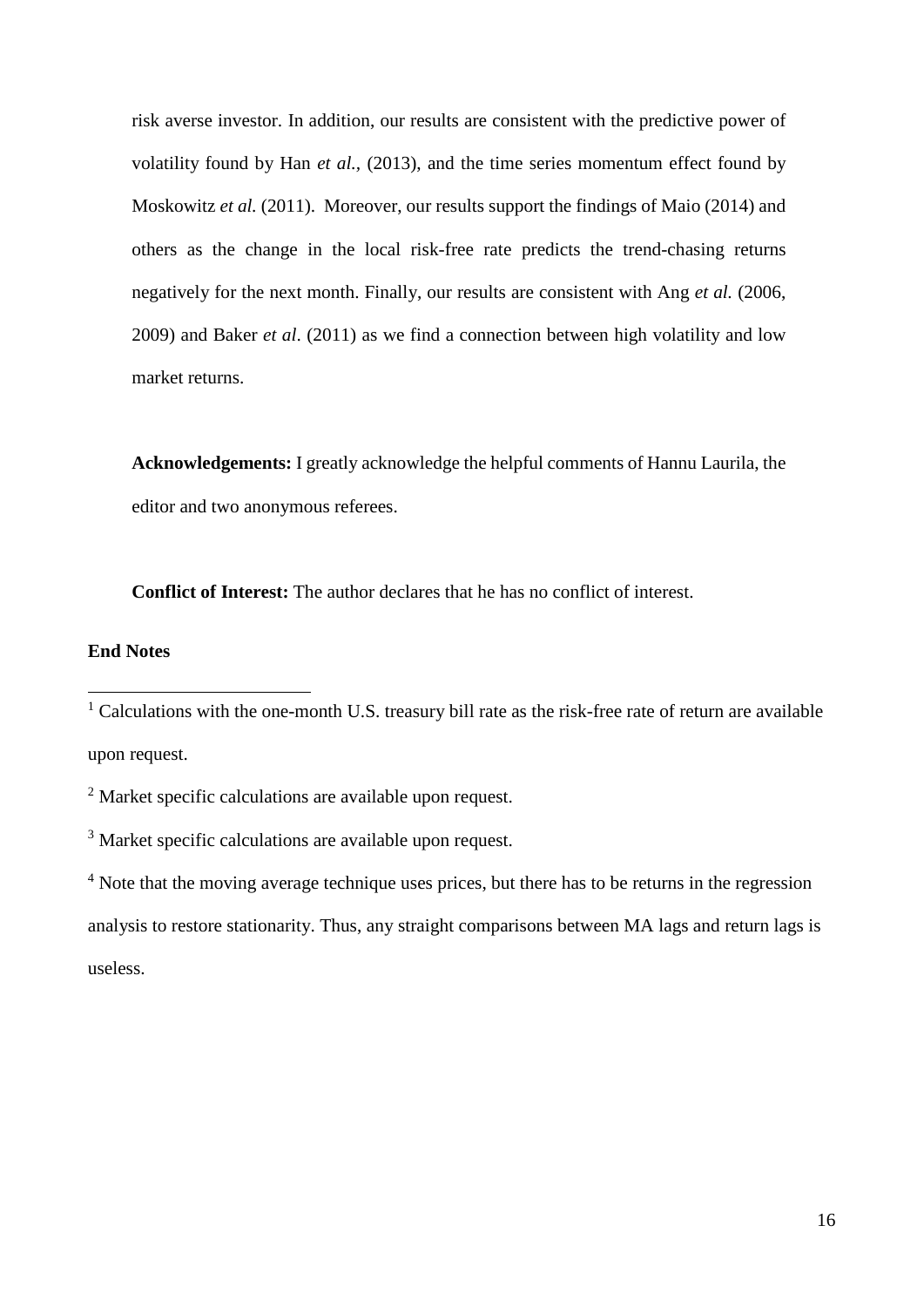## **REFERENCES**

1

Acerbi, C. and Tasche, D. (2002) On the coherence of expected shortfall. Journal of Banking and Finance 26(7): 1487–1503.

Allen, F. and Karjalainen, R. (1999) Using genetic algorithms to find technical trading rules. Journal of Financial Economics 51: 245–271.

Ang, A. and Bekaert, G. (2007) Stock return predictability: Is it there? Review of Financial Studies 20(3): 651–707..

Ang, A., Hodrick, R., Xing, Y. and Zhang, X. (2006) The cross-section of volatility and expected returns, Journal of Finance 61(1): 259–299.

Ang, A., Hodrick, R., Xing, Y. and Zhang, X. (2009) High idiosyncratic volatility and low returns: International and further U.S. evidence, Journal of Financial Economics 61: 1–23.

Artzner, P., Delbaen, F., Eber, J. and Heath, D. (1999) Coherent measure of risk. Mathematical Finance 9(3): 203–228.

Baker, M., Bradley, B. and Wurgler, J. (2011) Benchmark as limits to arbitrage: Understanding the low-volatility anomaly, Financial Analysts Journal 67(1): 1–15.

Brock, W., Lakonishok, J. and LeBaron, B. (1992) Simple technical trading rules and the stochastic properties of stock returns, Journal of Finance 47(5): 1731–1764.

Cabedo, J. and Moya, I. (2003) Estimating oil price value at risk using the historical simulation approach. Energy Economics 25(3): 239–253.

Campbell, J. and Yogo, M. (2006) Efficient test of stock returns predictability. Journal of Financial Economics 81: 27–60.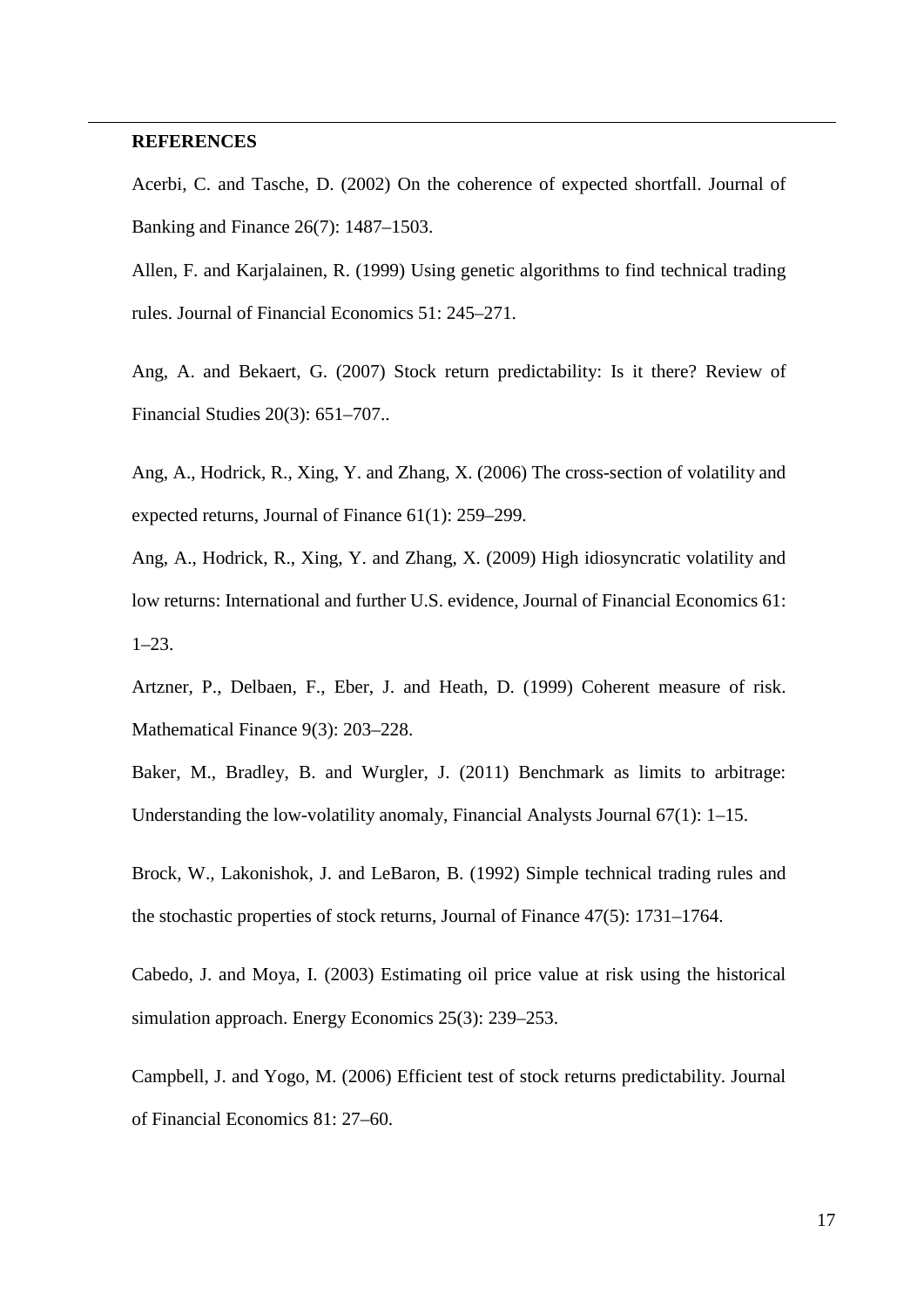Campbell, J. and Thompson, S. (2008) Predicting excess returns out of sample: Can anything beat the historical average? Review of Financial Studies 21(4): 1509–1532.

Cochrane, J. (2008) The dog that did not bark: A defense of return predictability. Review of Financial Studies 21(4): 1533–1573.

Diaz, A., Garcia-Donato, G. and Mora-Valencia, A. (2017) Risk quantification in turmoil markets. Risk Management 19(3): 202–224.

Gartley, H. (1935) Profits in the Stock Markets. Washington: Lambert-Gann Publishing. Han, Y., Yang, K. and Zhou, G. (2013) A new anomaly: Cross-sectional profitability of technical analysis. Journal of Financial and Quantitative Analysis 48(5): 1433–1461. Hjalmarsson, E. (2010) Predicting global stock returns. Journal of Financial and

Quantitative Analysis 45(1): 49–80.

1

Jensen, M. (1967) The performance of mutual funds in the period 1945–1964. Journal of Finance 23(2): 389–416.

Lo, A., Mamaysky, H. and Wang, J. (2000) Foundations of technical analysis: computational algorithms, statistical inference, and empirical implementation, Journal of Finance 54(4): 1705–1770.

Maio, P. (2014) Don't fight the Fed! Review of Finance 18(2): 623–679.

Moskowitz, T., Ooi, Y. and Pedersen, L. (2012) Time series momentum. Journal of Financial Economics 104: 228–250.

Nelson, D. (1991) Conditional heteroskedasticity in asset returns. Econometrica 59(2): 347–370.

Sharpe, W. (1964) Capital asset prices: A theory of market equilibrium under conditions of risk. Journal of Finance 19(3): 425–442.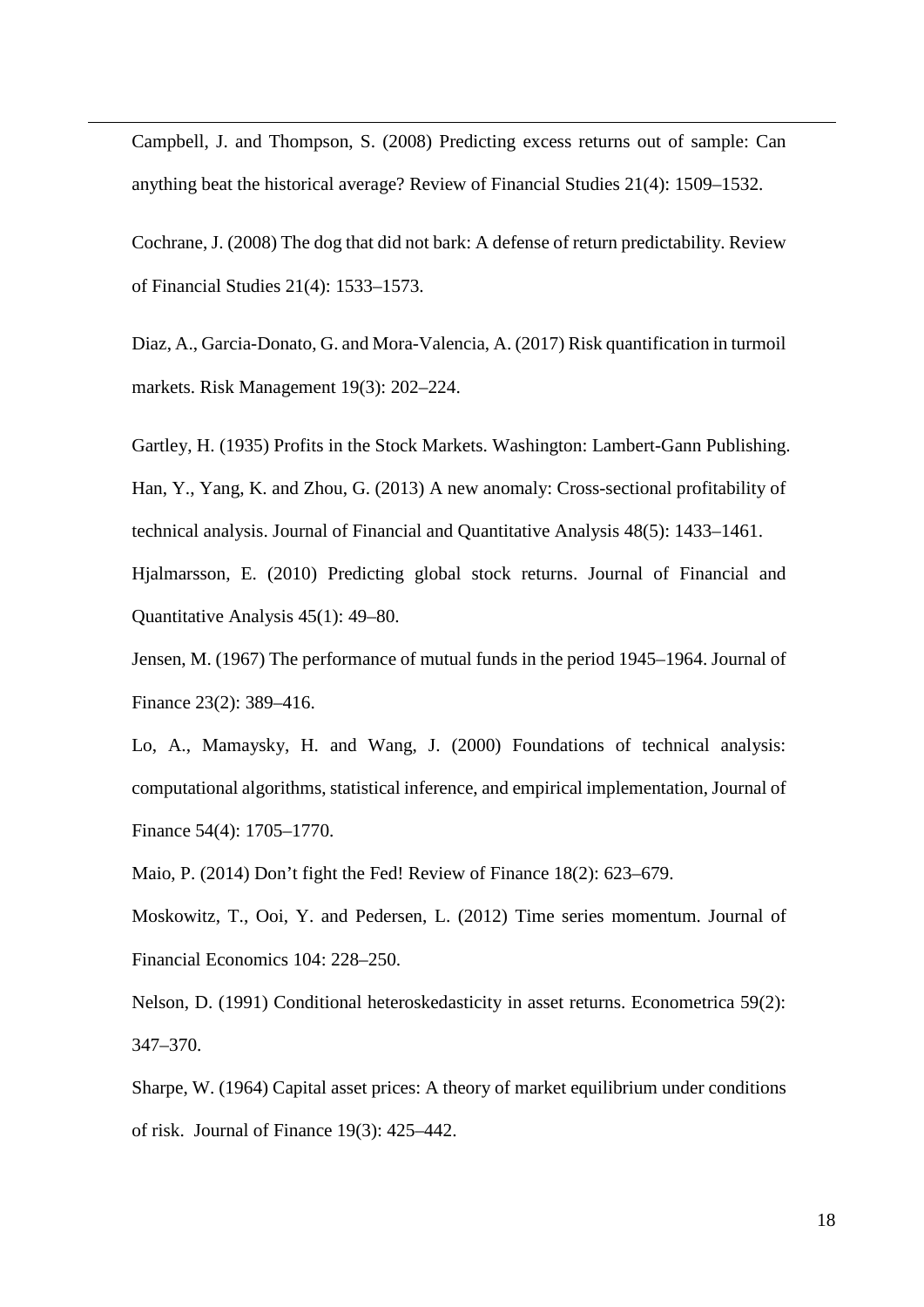Sullivan, R., Timmermann, A. and White, H. (1999) Data-snooping, technical trading rule performance and the bootstrap. Journal of Finance 53(5): 1647–1691.

1

Yamai, Y. and Yoshiba, T. (2005) Value-at-risk versus expected shortfall: a practical perspective. Journal of Banking and Finance 29(4): 997–1015.

Zhu, Y. and Zhou, G. (2009) Technical analysis: An asset allocation perspective on the use of moving averages. Journal of Financial Economics 91: 519–544.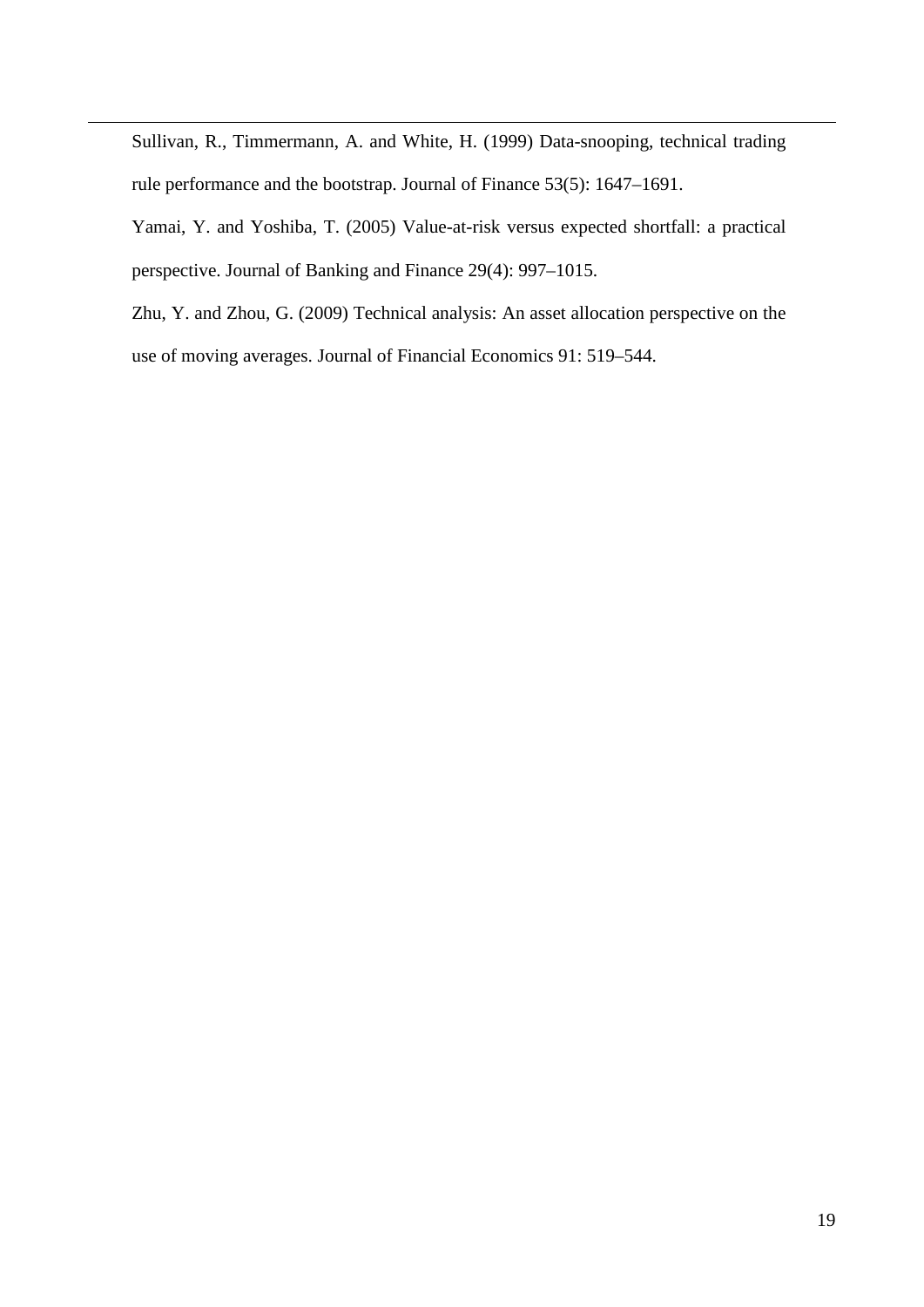Table (1). Summary statistics of the MSCI-country indices, in local currencies.

|             |       | standard |                             |        |            |          |
|-------------|-------|----------|-----------------------------|--------|------------|----------|
|             | mean  |          | deviation skewness kurtosis |        | <b>VaR</b> | ES       |
| Australia   | 0.088 | 0.171    | $-3.794$                    | 41.395 | $-0.059$   | $-0.103$ |
| Austria     | 0.038 | 0.243    | $-0.940$                    | 6.823  | $-0.103$   | $-0.171$ |
| Belgium     | 0.083 | 0.196    | $-1.600$                    | 10.761 | $-0.080$   | $-0.144$ |
| Canada      | 0.082 | 0.153    | $-1.236$                    | 7.898  | $-0.063$   | $-0.103$ |
| Denmark     | 0.123 | 0.186    | $-0.506$                    | 4.086  | $-0.079$   | $-0.115$ |
| Finland     | 0.088 | 0.303    | $-0.277$                    | 4.790  | $-0.114$   | $-0.185$ |
| France      | 0.071 | 0.192    | $-0.583$                    | 4.389  | $-0.085$   | $-0.124$ |
| Germany     | 0.065 | 0.218    | $-0.964$                    | 5.730  | $-0.096$   | $-0.155$ |
| HK          | 0.107 | 0.272    | $-1.334$                    | 12.240 | $-0.108$   | $-0.172$ |
| Holland     | 0.089 | 0.184    | $-1.167$                    | 6.002  | $-0.084$   | $-0.135$ |
| Ireland     | 0.038 | 0.215    | $-0.757$                    | 4.664  | $-0.101$   | $-0.146$ |
| Israel      | 0.064 | 0.216    | $-0.477$                    | 4.004  | $-0.104$   | $-0.134$ |
| Italy       | 0.036 | 0.218    | $-0.013$                    | 3.473  | $-0.091$   | $-0.123$ |
| Japan       | 0.007 | 0.198    | $-0.391$                    | 4.076  | $-0.083$   | $-0.124$ |
| New Zealand | 0.064 | 0.174    | $-0.087$                    | 4.666  | $-0.073$   | $-0.101$ |
| Norway      | 0.086 | 0.238    | $-1.297$                    | 6.926  | $-0.089$   | $-0.165$ |
| Portugal    | 0.034 | 0.203    | $-0.147$                    | 4.493  | $-0.080$   | $-0.125$ |
| Singapore   | 0.061 | 0.240    | $-1.836$                    | 15.133 | $-0.092$   | $-0.172$ |
| Spain       | 0.087 | 0.221    | $-0.718$                    | 5.083  | $-0.096$   | $-0.143$ |
| Sweden      | 0.114 | 0.234    | $-0.401$                    | 5.119  | $-0.111$   | $-0.151$ |
| Switzerland | 0.078 | 0.167    | $-1.081$                    | 6.631  | $-0.074$   | $-0.115$ |
| UK          | 0.078 | 0.157    | $-1.190$                    | 8.743  | $-0.070$   | $-0.101$ |
| <b>USA</b>  | 0.096 | 0.154    | $-1.051$                    | 6.498  | $-0.068$   | $-0.102$ |
| average buy |       |          |                             |        |            |          |
| and hold    | 0.073 | 0.207    | $-0.950$                    | 7.984  | $-0.087$   | $-0.136$ |

# Notes:

1

We calculate average annualized returns, standard deviations, skewness, kurtosis, Valueat-Risk and Expected Shortfall in monthly observations, where dividends are included. The sample period is from January 1987 to April 2016, except for MSCI-Finland, MSCI-Ireland, MSCI-New Zealand and MSCI-Portugal the sample is from November 1988 to April 2016 and MSCI-Israel the sample is from November 1993 to April 2016. We report all statistics calculated in natural logarithmic returns. VaR and ES are transformed from the log returns to the simple returns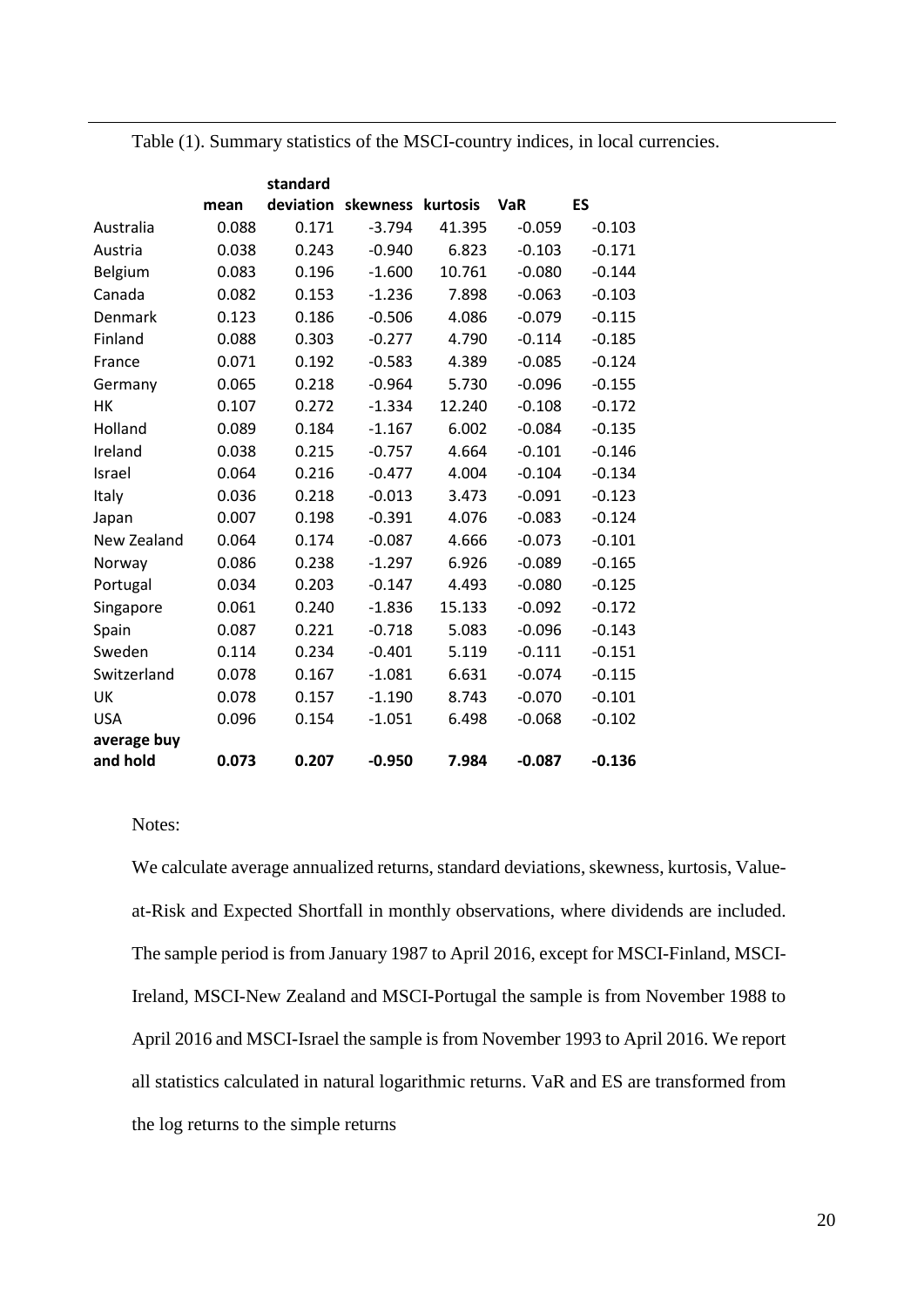Table (2). Summary statistics of the MSCI-country indices, in U.S. dollars.

|                 |       | standard |                             |        |            |          |
|-----------------|-------|----------|-----------------------------|--------|------------|----------|
|                 | mean  |          | deviation skewness kurtosis |        | <b>VaR</b> | ES       |
| Australia       | 0.093 | 0.238    | $-2.257$                    | 19.179 | $-0.082$   | $-0.159$ |
| Austria         | 0.043 | 0.269    | $-1.094$                    | 8.249  | $-0.107$   | $-0.183$ |
| Belgium         | 0.089 | 0.214    | $-1.836$                    | 13.722 | $-0.077$   | $-0.141$ |
| Canada          | 0.085 | 0.198    | $-1.082$                    | 7.307  | $-0.079$   | $-0.131$ |
| Denmark         | 0.128 | 0.201    | $-0.683$                    | 5.662  | $-0.087$   | $-0.123$ |
| Finland         | 0.081 | 0.312    | $-0.330$                    | 4.499  | $-0.135$   | $-0.189$ |
| France          | 0.075 | 0.209    | $-0.575$                    | 4.268  | $-0.100$   | $-0.137$ |
| Germany         | 0.069 | 0.232    | $-0.763$                    | 4.997  | $-0.102$   | $-0.161$ |
| Hong Kong       | 0.103 | 0.272    | $-1.317$                    | 12.124 | $-0.108$   | $-0.171$ |
| Holland         | 0.094 | 0.196    | $-1.128$                    | 6.194  | $-0.090$   | $-0.138$ |
| Ireland         | 0.037 | 0.228    | $-0.920$                    | 5.695  | $-0.092$   | $-0.158$ |
| Israel          | 0.056 | 0.233    | $-0.487$                    | 3.991  | $-0.116$   | $-0.147$ |
| Italy           | 0.029 | 0.244    | $-0.282$                    | 3.486  | $-0.111$   | $-0.149$ |
| Japan           | 0.021 | 0.210    | 0.026                       | 3.767  | $-0.086$   | $-0.120$ |
| New Zealand     | 0.068 | 0.226    | $-0.373$                    | 4.173  | $-0.092$   | $-0.135$ |
| Norway          | 0.083 | 0.275    | $-1.175$                    | 6.954  | $-0.103$   | $-0.184$ |
| Portugal        | 0.027 | 0.233    | $-0.346$                    | 4.571  | $-0.094$   | $-0.139$ |
| Singapore       | 0.077 | 0.263    | $-1.504$                    | 11.743 | $-0.109$   | $-0.185$ |
| Spain           | 0.084 | 0.244    | $-0.546$                    | 4.566  | $-0.100$   | $-0.156$ |
| Sweden          | 0.108 | 0.256    | $-0.579$                    | 4.672  | $-0.118$   | $-0.166$ |
| Switzerland     | 0.097 | 0.173    | $-0.576$                    | 4.332  | $-0.084$   | $-0.114$ |
| UK              | 0.078 | 0.175    | $-0.553$                    | 5.228  | $-0.069$   | $-0.107$ |
| <b>USA</b>      | 0.096 | 0.154    | $-1.051$                    | 6.498  | $-0.068$   | $-0.102$ |
| average buy and |       |          |                             |        |            |          |
| hold            | 0.075 | 0.228    | $-0.845$                    | 6.777  | $-0.096$   | $-0.148$ |

# Notes:

1

We calculate average annualized returns, standard deviations, skewness, kurtosis, Valueat-Risk and Expected Shortfall in monthly observations, where dividends are included. The sample period is from January 1987 to April 2016, except for MSCI-Finland, MSCI-Ireland, MSCI-New Zealand and MSCI-Portugal the sample is from November 1988 to April 2016 and MSCI-Israel the sample is from November 1993 to April 2016. We report all statistics calculated in natural logarithmic returns. VaR and ES are transformed from the log returns to the simple returns.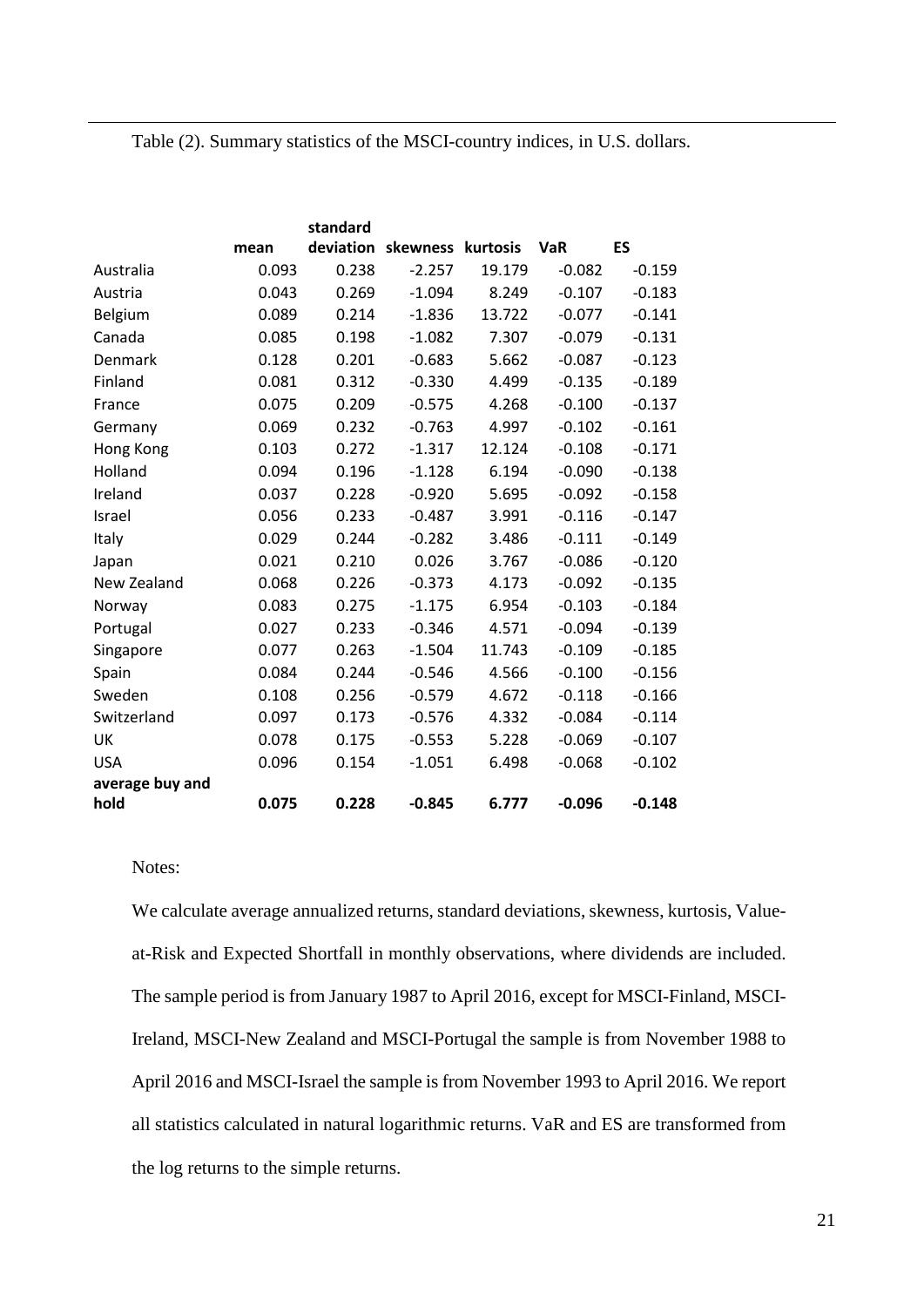Table (3). Summary statistics of the moving average trend-chasing rule returns (monthly

moving average (MA) lags of 10, 9, 8, 7, 6, 5, 4, 3, 2) after transaction costs in local

currencies.

1

|                         |       | standard  |          |                 |            |          |
|-------------------------|-------|-----------|----------|-----------------|------------|----------|
|                         | mean  | deviation | skewness | <b>kurtosis</b> | <b>VaR</b> | ES       |
| average MA10            | 0.088 | 0.149     | $-1.060$ | 13.824          | $-0.058$   | $-0.096$ |
| average MA9             | 0.089 | 0.148     | $-1.033$ | 14.125          | $-0.057$   | $-0.094$ |
| average MA 8            | 0.092 | 0.148     | $-1.023$ | 14.228          | $-0.056$   | $-0.094$ |
| average MA <sub>7</sub> | 0.092 | 0.147     | $-1.001$ | 14.211          | $-0.051$   | $-0.094$ |
| average MA 6            | 0.092 | 0.147     | $-0.948$ | 14.270          | $-0.056$   | $-0.094$ |
| average MA 5            | 0.091 | 0.148     | $-0.952$ | 14.245          | $-0.057$   | $-0.093$ |
| average MA 4            | 0.084 | 0.147     | $-0.855$ | 13.810          | $-0.057$   | $-0.094$ |
| average MA 3            | 0.084 | 0.146     | $-0.718$ | 12.745          | $-0.055$   | $-0.092$ |
| average MA 2            | 0.077 | 0.148     | $-0.854$ | 13.081          | $-0.057$   | $-0.097$ |
| average MA              | 0.088 | 0.148     | $-0.938$ | 13.838          | $-0.056$   | $-0.094$ |
| average buy             |       |           |          |                 |            |          |
| and hold                | 0.073 | 0.207     | $-0.950$ | 7.984           | $-0.087$   | $-0.136$ |
| difference in %         | 20.5  | $-28.5$   | $-1.2$   | 73.3            | $-35.7$    | $-30.5$  |

Notes:

We calculate average annualized returns, standard deviations, skewness, kurtosis, Valueat-Risk and Expected Shortfall in monthly observations, where dividends are included. The sample period is from January 1987 to April 2016, except for MSCI-Finland, MSCI-Ireland, MSCI-New Zealand and MSCI-Portugal the sample is from November 1988 to April 2016 and MSCI-Israel the sample is from November 1993 to April 2016. We report all statistics calculated in natural logarithmic returns. VaR and ES are transformed from the log returns to the simple returns. Please, note that we invest either to the stock market index or to the risk-free asset, whereas the MA rule advices the timing.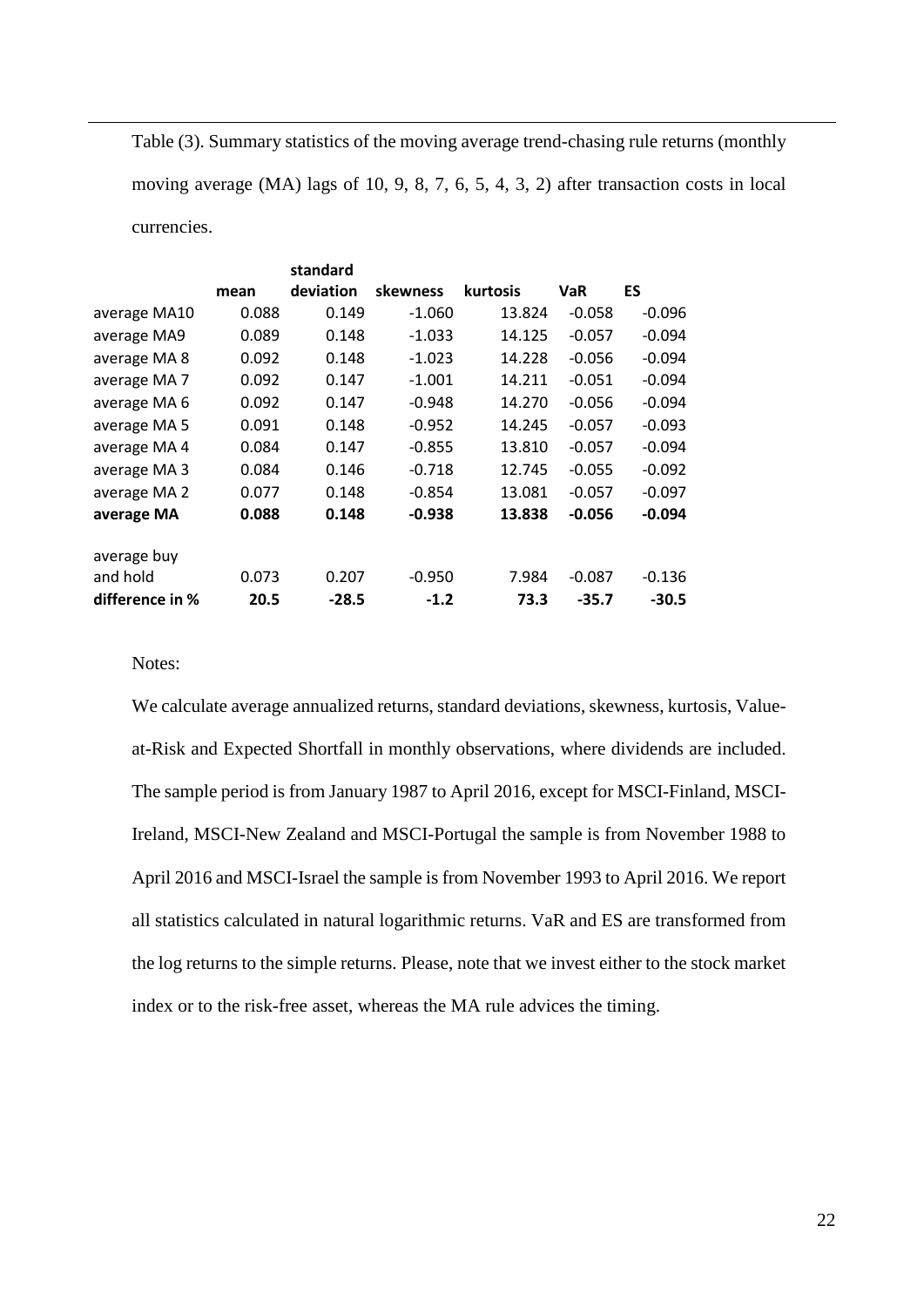Table (4). Summary statistics of the moving average trend-chasing rule MSCI-Germany returns (monthly moving average (MA) lags of 10, 9, 8, 7, 6, 5, 4, 3, 2) after transaction costs in local currencies.

|              |       | standard  |                   |        |            |          |                |
|--------------|-------|-----------|-------------------|--------|------------|----------|----------------|
|              | mean  | deviation | skewness kurtosis |        | <b>VaR</b> | ES       | long positions |
| Germany 10   | 0.091 | 0.159     | $-1.256$          | 9.587  | $-0.058$   | $-0.113$ | 0.665          |
| Germany 9    | 0.083 | 0.157     | $-1.218$          | 9.464  | $-0.057$   | $-0.113$ | 0.662          |
| Germany 8    | 0.096 | 0.153     | $-1.045$          | 8.951  | $-0.055$   | $-0.106$ | 0.670          |
| Germany 7    | 0.086 | 0.155     | $-1.036$          | 8.650  | $-0.060$   | $-0.109$ | 0.676          |
| Germany 6    | 0.082 | 0.152     | $-1.071$          | 9.142  | $-0.057$   | $-0.108$ | 0.653          |
| Germany 5    | 0.077 | 0.153     | $-1.057$          | 8.980  | $-0.060$   | $-0.109$ | 0.651          |
| Germany 4    | 0.053 | 0.154     | $-1.085$          | 8.884  | $-0.065$   | $-0.113$ | 0.634          |
| Germany 3    | 0.058 | 0.142     | $-0.676$          | 7.460  | $-0.055$   | $-0.100$ | 0.611          |
| Germany 2    | 0.063 | 0.149     | $-1.345$          | 11.995 | $-0.057$   | $-0.112$ | 0.585          |
|              |       |           |                   |        |            |          |                |
| buy and hold | 0.065 | 0.218     | $-0.964$          | 5.730  | $-0.096$   | $-0.155$ | 1.000          |

## Notes:

1

We calculate average annualized returns, standard deviations, skewness, kurtosis, Valueat-Risk, Expected Shortfall and the portion of long positions in monthly observations, where dividends are included. The sample period is from January 1987 to April 2016. We report all statistics calculated in natural logarithmic returns. VaR and ES are transformed from the log returns to the simple returns. Note that we invest either to the stock market index or to the risk-free asset, whereas the MA rule advices the timing.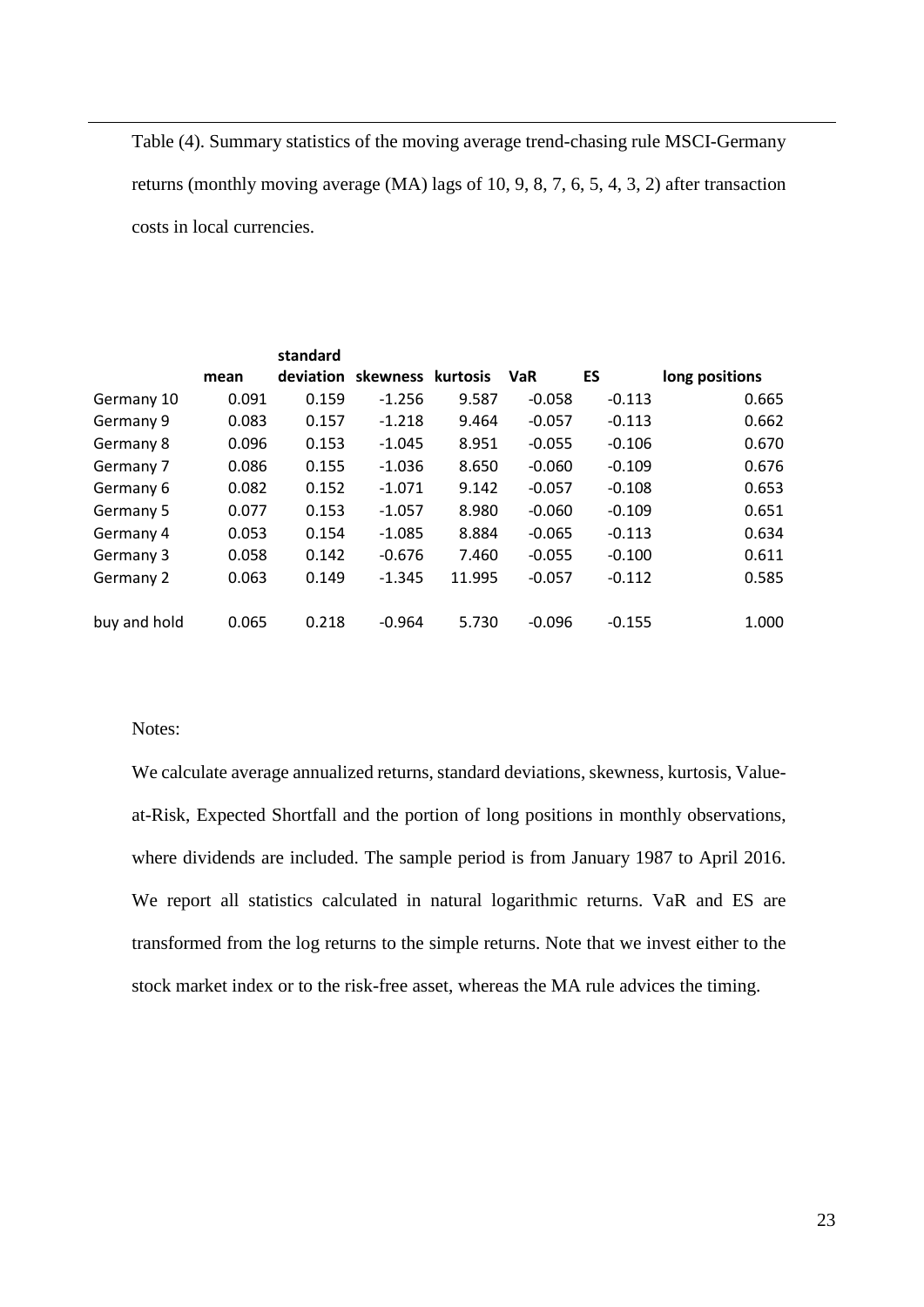Table (5). Summary statistics of the moving average trend-chasing rule returns (monthly

moving average (MA) lags of 10, 9, 8, 7, 6, 5, 4, 3, 2) after transaction costs in U.S.

dollars.

1

|                         |       | standard |                             |        |            |          |
|-------------------------|-------|----------|-----------------------------|--------|------------|----------|
|                         | mean  |          | deviation skewness kurtosis |        | <b>VaR</b> | ES       |
| average MA 10           | 0.083 | 0.160    | $-0.817$                    | 10.917 | $-0.063$   | $-0.104$ |
| average MA9             | 0.083 | 0.162    | $-0.772$                    | 10.865 | $-0.063$   | $-0.104$ |
| average MA 8            | 0.082 | 0.161    | $-0.758$                    | 10.816 | $-0.064$   | $-0.105$ |
| average MA <sub>7</sub> | 0.080 | 0.161    | $-0.698$                    | 10.657 | $-0.064$   | $-0.104$ |
| average MA 6            | 0.079 | 0.161    | $-0.704$                    | 10.905 | $-0.064$   | $-0.105$ |
| average MA 5            | 0.076 | 0.160    | $-0.685$                    | 11.204 | $-0.063$   | $-0.102$ |
| average MA 4            | 0.076 | 0.158    | $-0.632$                    | 11.085 | $-0.063$   | $-0.101$ |
| average MA 3            | 0.077 | 0.157    | $-0.429$                    | 9.901  | $-0.063$   | $-0.099$ |
| average MA 2            | 0.072 | 0.158    | $-0.626$                    | 10.521 | $-0.063$   | $-0.104$ |
| average MA              | 0.078 | 0.160    | $-0.680$                    | 10.763 | $-0.064$   | $-0.103$ |
| average buy and         |       |          |                             |        |            |          |
| hold                    | 0.075 | 0.228    | $-0.845$                    | 6.777  | $-0.096$   | $-0.148$ |
| difference in %         | 4.8   | $-29.8$  | $-19.5$                     | 58.8   | $-33.8$    | $-30.0$  |

Notes:

We calculate average annualized returns, standard deviations, skewness, kurtosis, Valueat-Risk and Expected Shortfall in monthly observations, where dividends are included. The sample period is from January 1987 to April 2016, except for MSCI-Finland, MSCI-Ireland, MSCI-New Zealand and MSCI-Portugal the sample is from November 1988 to April 2016 and MSCI-Israel the sample is from November 1993 to April 2016. We report all statistics calculated in natural logarithmic returns. VaR and ES are transformed from the log returns to the simple returns. Note that we invest either to the stock market index or to the risk-free asset, whereas the MA rule advices the timing.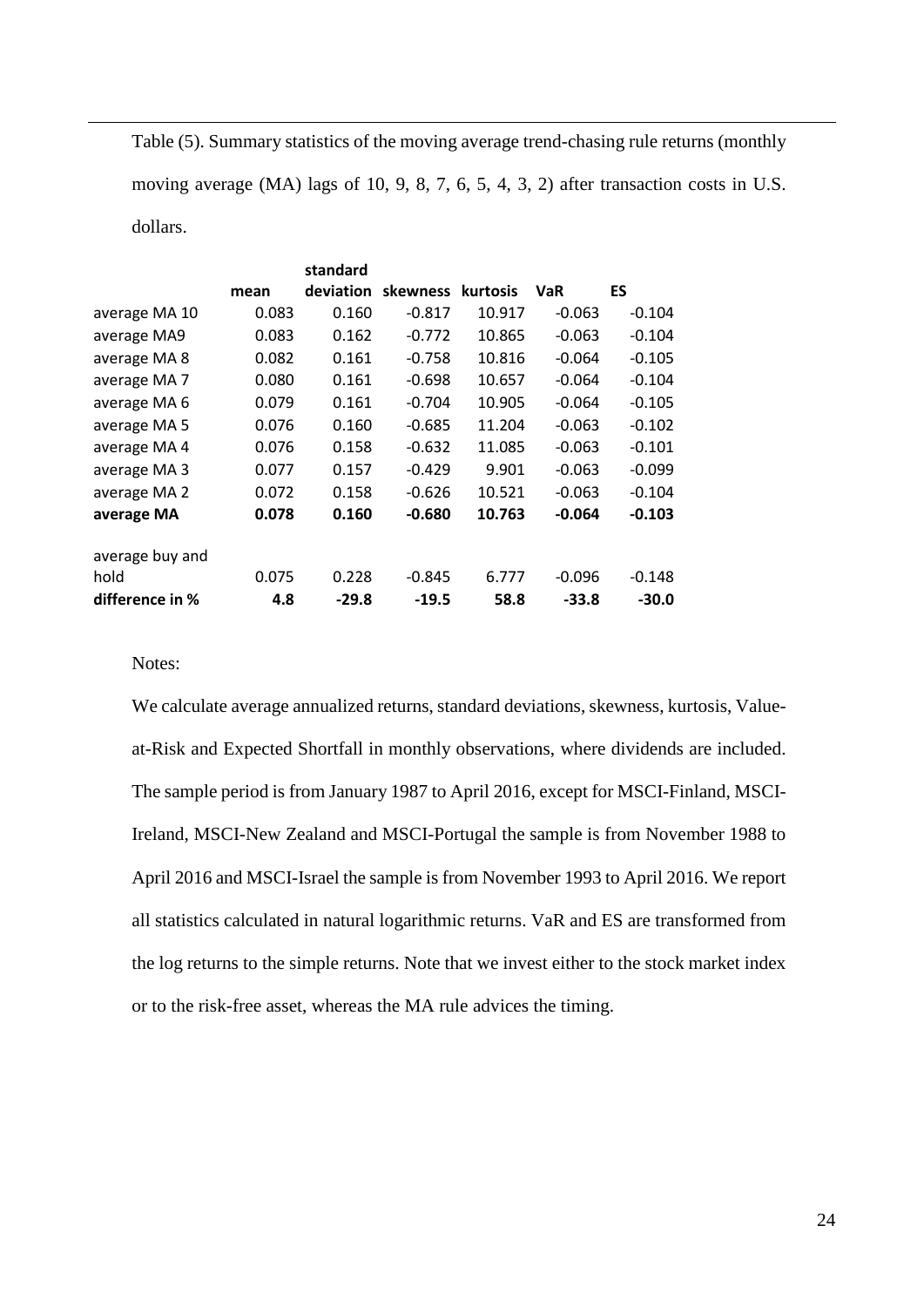Table (6). Results of the CAPM moving average trend chasing rule returns (monthly moving average lags of 10, 9, 8, 7, 6, 5, 4, 3, 2) after transaction costs, in local currencies and in U.S. dollars.

|                  |       |      | $\alpha$ of returns t-value of $\alpha$ $\beta$ of returns t-value of $\beta$ |      |
|------------------|-------|------|-------------------------------------------------------------------------------|------|
| MA <sub>2</sub>  | 0.022 | 4.17 | 0.491                                                                         | 24.9 |
| MA <sub>3</sub>  | 0.030 | 6.04 | 0.456                                                                         | 23.2 |
| MA4              | 0.029 | 5.43 | 0.483                                                                         | 21.8 |
| MA <sub>5</sub>  | 0.037 | 7.03 | 0.497                                                                         | 22.6 |
| MA <sub>6</sub>  | 0.038 | 7.72 | 0.491                                                                         | 22.6 |
| MA <sub>7</sub>  | 0.037 | 7.79 | 0.490                                                                         | 23.6 |
| MA <sub>8</sub>  | 0.038 | 8.29 | 0.495                                                                         | 23.5 |
| MA <sub>9</sub>  | 0.034 | 6.77 | 0.495                                                                         | 22.9 |
| MA 10            | 0.033 | 6.46 | 0.503                                                                         | 23.1 |
| total average    | 0.033 | 6.63 | 0.489                                                                         | 23.1 |
| buy and hold     | 0.000 | 0.45 | 1.015                                                                         | 30.1 |
| MA 2, \$         | 0.017 | 3.25 | 0.492                                                                         | 22.9 |
| MA 3, \$         | 0.027 | 4.34 | 0.473                                                                         | 22.8 |
| MA 4, \$         | 0.021 | 6.46 | 0.491                                                                         | 22.1 |
| MA 5, \$         | 0.020 | 4.17 | 0.515                                                                         | 26.6 |
| MA 6, \$         | 0.023 | 5.32 | 0.519                                                                         | 24.7 |
| MA 7, \$         | 0.024 | 5.75 | 0.52                                                                          | 24.7 |
| MA 8, \$         | 0.025 | 5.7  | 0.519                                                                         | 23.1 |
| MA 9, \$         | 0.027 | 5.88 | 0.512                                                                         | 22.4 |
| MA 10, \$        | 0.027 | 6.28 | 0.514                                                                         | 22.1 |
| total average,   |       |      |                                                                               |      |
| \$               | 0.023 | 5.24 | 0.506                                                                         | 23.5 |
| buy and hold, \$ | 0.000 | 0.69 | 1.093                                                                         | 32.7 |

Notes:

1

We utilize pooled panel data OLS regression ( $R_{it}$  -  $r_{ft} = \alpha + \beta(r \, world_t - r_{ft}) + e_{it}$ ), with times series and cross-sectional dimensions, where  $R_{it}$  is the moving average trend chasing return,  $r_f$  is one-month euribor, *r* world<sub>t</sub> is MSCI-world return. The sample period is from January 1987 to April 2016. We report all statistics calculated in natural logarithmic returns after transaction costs, where above is the results in local currencies and then in U.S. dollars. Total sample size is 7926 observations in all estimations.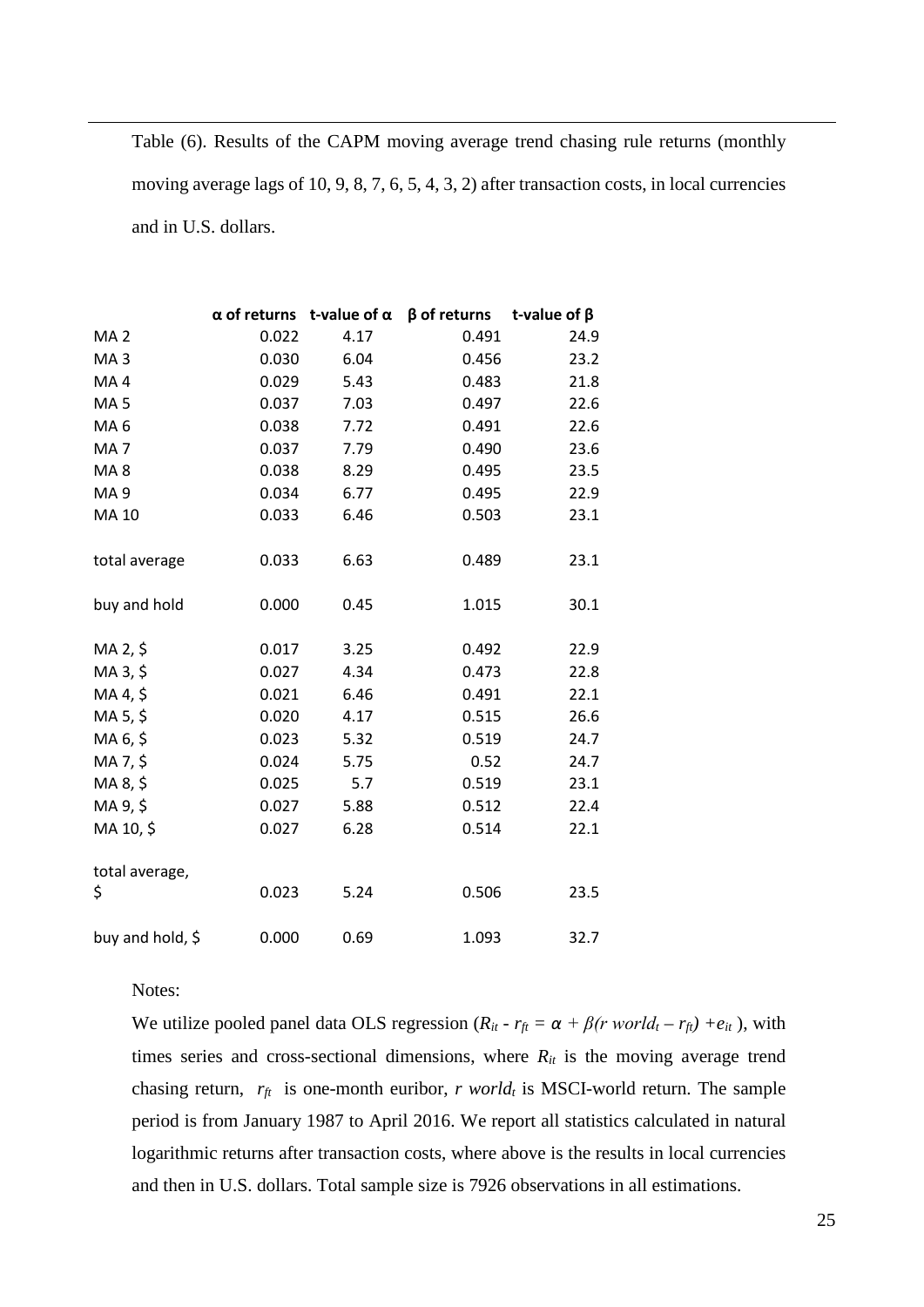Table (7). The FEPD estimation results.

1

|                  | first lag<br>difference<br>of local<br>risk-free<br>rate | first lag<br>annualized<br>of daily<br>volatility | present<br>annualized of excess lag of<br>of daily<br>volatility | first lag<br>market<br>returns | second<br>excess<br>market<br>returns | third lag<br>of excess lag of<br>market<br>returns | fourth<br>excess<br>market<br>returns | fifth lag<br>of excess<br>market<br>returns |
|------------------|----------------------------------------------------------|---------------------------------------------------|------------------------------------------------------------------|--------------------------------|---------------------------------------|----------------------------------------------------|---------------------------------------|---------------------------------------------|
| MA <sub>2</sub>  | $-0.002$                                                 | 0.087                                             | $-0.131$                                                         | 0.050                          | $-0.020$                              | 0.034                                              | $-0.030$                              |                                             |
| MA <sub>3</sub>  | $-0.002$                                                 | 0.082                                             | $-0.129$                                                         | 0.032                          |                                       | 0.034                                              |                                       |                                             |
| MA4              | $-0.002$                                                 | 0.091                                             | $-0.148$                                                         | 0.033                          |                                       | 0.027                                              |                                       |                                             |
| MA <sub>5</sub>  | $-0.002$                                                 | 0.098                                             | $-0.155$                                                         | 0.031                          | 0.020                                 | 0.022                                              |                                       |                                             |
| MA <sub>6</sub>  | $-0.002$                                                 | 0.090                                             | $-0.158$                                                         |                                | 0.018                                 |                                                    |                                       |                                             |
| MA <sub>7</sub>  | $-0.002$                                                 | 0.092                                             | $-0.161$                                                         |                                | 0.019                                 |                                                    |                                       |                                             |
| MA8              | $-0.002$                                                 | 0.094                                             | $-0.167$                                                         |                                | 0.019                                 |                                                    |                                       |                                             |
| MA <sub>9</sub>  | $-0.002$                                                 | 0.095                                             | $-0.168$                                                         |                                | 0.020                                 |                                                    |                                       |                                             |
| <b>MA 10</b>     | $-0.001$                                                 | 0.099                                             | $-0.177$                                                         |                                | 0.016                                 | 0.019                                              |                                       |                                             |
| total            |                                                          |                                                   |                                                                  |                                |                                       |                                                    |                                       |                                             |
| average          | $-0.002$                                                 | 0.092                                             | $-0.155$                                                         | 0.037                          | 0.013                                 | 0.027                                              | $\pmb{0}$                             | $\mathbf 0$                                 |
| buy and          |                                                          |                                                   |                                                                  |                                |                                       |                                                    |                                       |                                             |
| hold             | $-0.003$                                                 | 0.175                                             | $-0.320$                                                         | 0.079                          | $-0.041$                              | 0.041                                              | $-0.031$                              | $\mathbf 0$                                 |
|                  |                                                          |                                                   |                                                                  |                                |                                       |                                                    |                                       |                                             |
| MA2 \$           |                                                          | 0.092                                             | $-0.134$                                                         | 0.037                          |                                       | 0.029                                              | $-0.020$                              |                                             |
| MA3\$            |                                                          | 0.085                                             | $-0.125$                                                         | 0.030                          |                                       | 0.030                                              |                                       |                                             |
| MA4\$            |                                                          | 0.090                                             | $-0.146$                                                         | 0.027                          |                                       | 0.015                                              | $-0.019$                              |                                             |
| MA 5\$           | $-0.001$                                                 | 0.097                                             | $-0.157$                                                         | 0.027                          |                                       |                                                    | $-0.017$                              |                                             |
| MA 6\$<br>MA7\$  |                                                          | 0.100<br>0.100                                    | $-0.166$<br>$-0.169$                                             | 0.022<br>0.016                 |                                       |                                                    | $-0.016$<br>$-0.020$                  |                                             |
| MA8\$            |                                                          | 0.100                                             | $-0.173$                                                         |                                |                                       |                                                    | $-0.023$                              |                                             |
| MA 9\$           |                                                          | 0.100                                             | $-0.176$                                                         |                                |                                       | 0.019                                              | $-0.021$                              |                                             |
| MA 10\$          |                                                          | 0.100                                             | $-0.182$                                                         |                                |                                       | 0.020                                              | $-0.024$                              |                                             |
|                  |                                                          |                                                   |                                                                  |                                |                                       |                                                    |                                       |                                             |
| total<br>average |                                                          |                                                   |                                                                  |                                |                                       |                                                    |                                       |                                             |
| \$               | $\mathbf 0$                                              | 0.096                                             | $-0.159$                                                         | 0.027                          | $\mathbf 0$                           | 0.026                                              | $-0.020$                              | $\pmb{0}$                                   |
| buy and          |                                                          |                                                   |                                                                  |                                |                                       |                                                    |                                       |                                             |
| hold \$          | $-0.003$                                                 | 0.186                                             | $-0.354$                                                         | 0.049                          | $-0.070$                              | 0.063                                              | $-0.026$                              | $\pmb{0}$                                   |

Notes:

The estimation follows  $R_{it} - r_{ft} = \beta_{i1} + \beta_2 \Delta r_{it-1} + \beta_3 v_{it-1} + \beta_4 v_{it} + \beta_5 m_{it-1} + \dots + \beta_9 m_{it-5} + \dots$  $e_{it}$  where the excess returns of the trend chasing moving average rule returns  $R_{it}$  is explained by the previous month's change of local risk-free rate  $\Delta r_{it-1}$ , the annualized previous month's volatility of market returns *vit-1*, the current volatility of market returns  $v_{it}$  and the previous five month of MSCI-country excess returns  $m_{t-1},...,m_{t-5}$ . The moving average trend-chasing rule returns are monthly moving lags of 10, 9, 8, 7, 6, 5, 4, 3, 2. We report all statistics calculated in natural logarithmic returns with robust standard errors used. Note that we report the results for the variables only when they are statistically significant at 5% level (two-sided test).